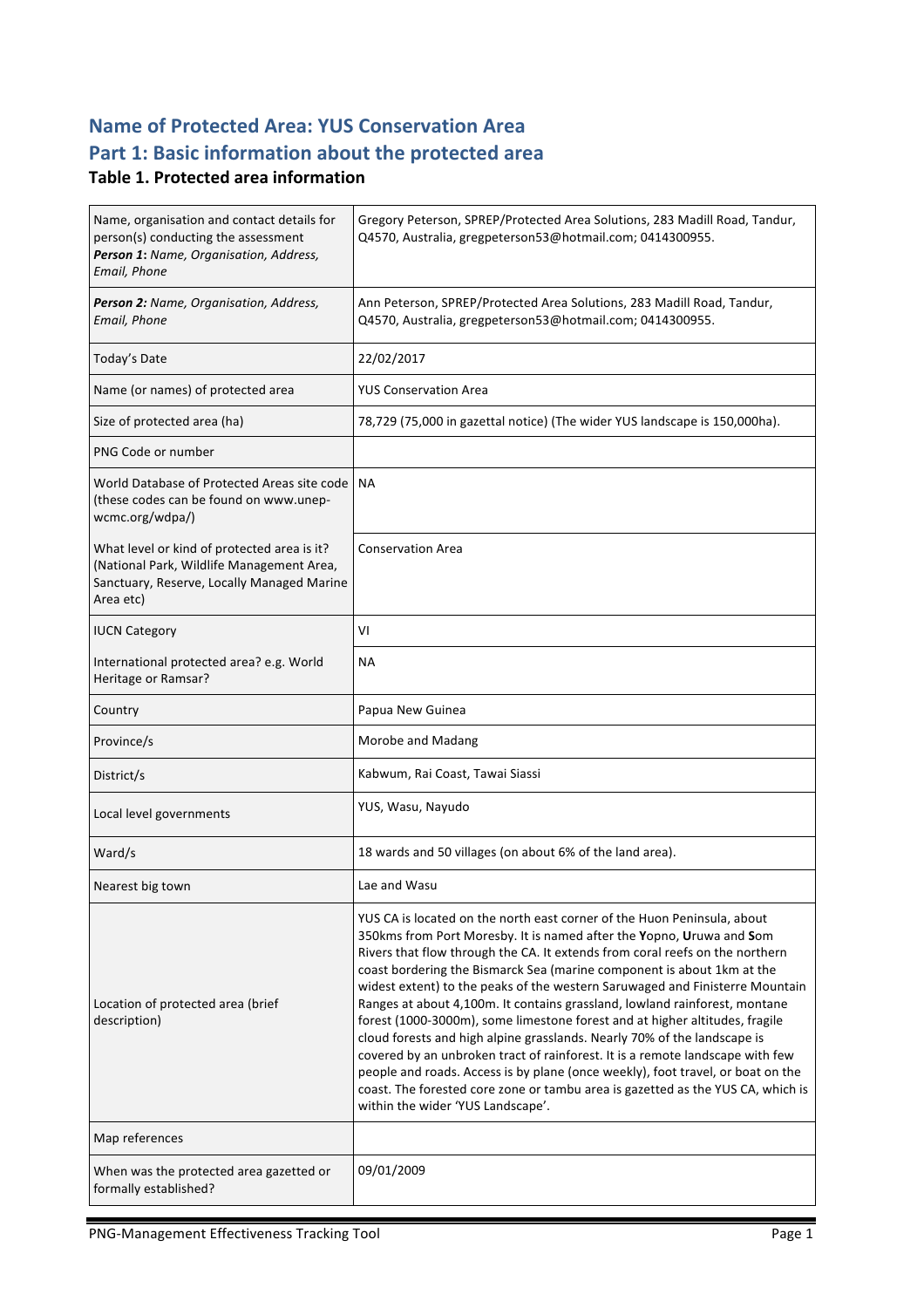| Reference for gazettal or Memorandum of<br>Understanding (MoU)                                                                                                 |                                                                                                                                                                                                                                                                                                                                                                                                                                                                                                                                                                                                                                                                                                                                                                                                                                                                                                                                                                                                                                                                                                                                                                                                                                   |
|----------------------------------------------------------------------------------------------------------------------------------------------------------------|-----------------------------------------------------------------------------------------------------------------------------------------------------------------------------------------------------------------------------------------------------------------------------------------------------------------------------------------------------------------------------------------------------------------------------------------------------------------------------------------------------------------------------------------------------------------------------------------------------------------------------------------------------------------------------------------------------------------------------------------------------------------------------------------------------------------------------------------------------------------------------------------------------------------------------------------------------------------------------------------------------------------------------------------------------------------------------------------------------------------------------------------------------------------------------------------------------------------------------------|
| Who owns the protected area? please enter<br>Government Private Community/ customary<br>landowners, private, Other (name) and<br>include Clan name(s)          | Customary landowners: 7 local languages (in addition to English and Tok Pisin)                                                                                                                                                                                                                                                                                                                                                                                                                                                                                                                                                                                                                                                                                                                                                                                                                                                                                                                                                                                                                                                                                                                                                    |
| Number of households living in the<br>protected area                                                                                                           | 0 (in gazetted PA)                                                                                                                                                                                                                                                                                                                                                                                                                                                                                                                                                                                                                                                                                                                                                                                                                                                                                                                                                                                                                                                                                                                                                                                                                |
| Population size within the protected area                                                                                                                      | 0 (YUS landscape area has 13,000 -15,000 people; low population density ~6/2<br>people per square kilometre)                                                                                                                                                                                                                                                                                                                                                                                                                                                                                                                                                                                                                                                                                                                                                                                                                                                                                                                                                                                                                                                                                                                      |
| Who manages the protected area? (e.g.<br>please enter government, customary<br>landowners [add clan names] management<br>committee [how many and what gender]) | Schedule 1 of the National Gazette of the establishment and appointment of<br>Conservation Area Management Committee (CAMC) members for YUS<br>Conservation Area specifies 9 members representing CEPA, Kabwum District,<br>YUS LLG President, Wasu LLG President, Tree Kangaroo Conservation Program<br>(TKCP), and Morobe Provincial Government (all have 1 representative) and<br>three Executive Members of the YUS Conservation Organisation (YUS CO) -<br>currently Mrs. Annie Ogate, Mr. Timmy Sowang, Mr. Botty Kwisal. The YUS CO<br>serves as a landowner advisory committee to TKCP. Within YUS CO there is a<br>representative from each ward and at least one female from each zone (Yopno,<br>Uruwa, Som and Nambis) - 21 people in total and they select the three<br>representatives for the CAMC). The customary landowners manage the<br>landscape on a day to day basis.                                                                                                                                                                                                                                                                                                                                       |
| Total number of staff (this means anyone<br>working on the protected area in paid jobs -<br>whether NGOs, community, rangers or<br>customary landowners        | TKCP: 6 full-time staff based in Lae, 6 staff @ 3/4 time based in YUS, 14<br>terrestrial ranges, 2 marine rangers (1/2 time, i.e. 2 weeks/month) and the<br>Assistant Director; and 2 FT staff at Woodland Park Zoo (WPZ).                                                                                                                                                                                                                                                                                                                                                                                                                                                                                                                                                                                                                                                                                                                                                                                                                                                                                                                                                                                                        |
| Temporary paid workers                                                                                                                                         | Research assistants; 1 seasonal worker helps with coffee production; hire<br>carriers and house workers to manage specific events.                                                                                                                                                                                                                                                                                                                                                                                                                                                                                                                                                                                                                                                                                                                                                                                                                                                                                                                                                                                                                                                                                                |
| Permanent paid workers                                                                                                                                         | 29 in PNG, 2 in USA.                                                                                                                                                                                                                                                                                                                                                                                                                                                                                                                                                                                                                                                                                                                                                                                                                                                                                                                                                                                                                                                                                                                                                                                                              |
| Annual budget (US\$) - excluding staff salary<br>costs                                                                                                         | \$90,000 per annum - the YUS Conservation Endowment is used to support<br>management activities and community development (limited funds). \$2.5m<br>held by WPZ, providing about \$90,000 per annum for management activities at<br>YUS.                                                                                                                                                                                                                                                                                                                                                                                                                                                                                                                                                                                                                                                                                                                                                                                                                                                                                                                                                                                         |
| Operational (recurrent) funds                                                                                                                                  |                                                                                                                                                                                                                                                                                                                                                                                                                                                                                                                                                                                                                                                                                                                                                                                                                                                                                                                                                                                                                                                                                                                                                                                                                                   |
| Project or special funds                                                                                                                                       | Foundation and grant funding are available: GEF funding (strengthening<br>protected area management) is ~\$500,000 per annum until 2020; Zoos Victoria<br>provides \$50,000 (AUD) per annum to WPZ and YUS; and there is a grant from<br>the Rainforest Trust (US) \$200,000 over 5 years to support management (e.g.<br>rangers, mapping, and the re-gazettal process).                                                                                                                                                                                                                                                                                                                                                                                                                                                                                                                                                                                                                                                                                                                                                                                                                                                          |
| Reason for protected area establishment                                                                                                                        | The purpose is to "preserve the environment and the national cultural<br>inheritance within the area, and to achieve this through conservation of<br>important biological, topographical, geologic, historic, scientific and social<br>resources" (TKCP 2012). To protect critical habitat of the endangered, endemic<br>Matschie's tree kangaroo, Dendrolagus matschiei, which was threatened by<br>hunting (the fur is for traditional costumes and headbands, which are used in<br>sing-sings, and the meat is a source of protein). Clan members from 50 villages<br>pledge their commitment to prohibit all hunting, logging and mining within the<br>core Conservation Area and the tree kangaroo serves as the flagship for habitat<br>conservation. Woodland Park Zoo's Tree Kangaroo Conservation Program<br>(TKCP) supports the customary landowners in their conservation efforts by<br>increasing access to education and improving community health in the villages<br>and assists in building the capacity of local community-based organisations that<br>will be responsible for managing YUS and the livelihoods projects in villages<br>surrounding YUS. A landscape scale approach is used to help to protect a |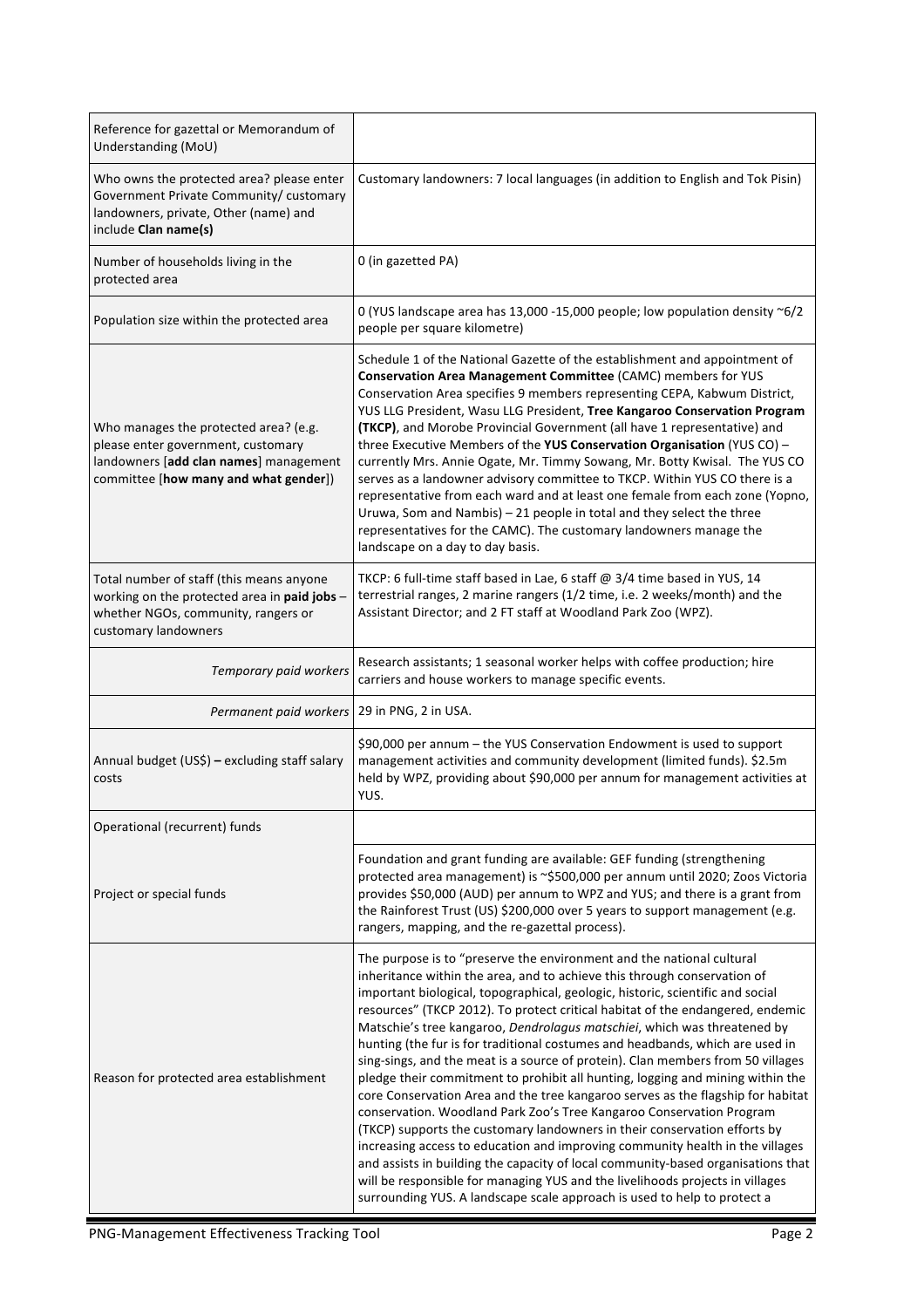|                                                                                                                                                                                                                                                | greater range of biodiversity (including species and habitats). Additional<br>Information: TKCP has continued to emphasise that no compensation is<br>provided for setting aside land, highlighting the purpose of the CA is for the<br>long term sustainability of YUS natural resources and resultant benefits to local<br>communities (Wells et al 2013).                                                                                                            |
|------------------------------------------------------------------------------------------------------------------------------------------------------------------------------------------------------------------------------------------------|-------------------------------------------------------------------------------------------------------------------------------------------------------------------------------------------------------------------------------------------------------------------------------------------------------------------------------------------------------------------------------------------------------------------------------------------------------------------------|
| What are the main values for which the area<br>is designated (Fill this out after data sheet 2)                                                                                                                                                | The values include: Diverse landscapes from mountains to the sea; Endemic<br>species; Forest and grassland; Biodiversity, including the Matschie's tree<br>kangaroo (Dendrolagus matschiei) habitat; Rivers (3 main rivers); Sacred sites.                                                                                                                                                                                                                              |
| List the primary protected area management<br>objectives (add lines if needed after the<br>most important objectives):<br>Management objective 1                                                                                               | Conserve and maintain montane and lowland rainforest, alpine grasslands and<br>coastal and marine ecosystems.                                                                                                                                                                                                                                                                                                                                                           |
| Management objective 2                                                                                                                                                                                                                         | Conserve and protect the endangered Matchie's tree kangaroos and other<br>hunted species and their habitats.                                                                                                                                                                                                                                                                                                                                                            |
| Management objective 3                                                                                                                                                                                                                         | Develop civil society, partnerships and collaboration to support sustainable<br>resource use and management.                                                                                                                                                                                                                                                                                                                                                            |
| Number of people involved in answering the<br>assessment questions                                                                                                                                                                             | 5                                                                                                                                                                                                                                                                                                                                                                                                                                                                       |
| Name/organisation/contact details of<br>people participating in the assessment                                                                                                                                                                 | Mikal Nolan, Tree Kangaroo Conservation (TKCP), PO Box 360, Lae,<br>mikal.nolan@treekangaroo.org, 72500788; Botty Kwisal, YUS customary<br>landowner, PO Box 360, Lae, 79860045; Annie Ogate, YUS customary<br>landowner, PO Box 360, Lae, 70233812; Timmy Sowang, YUS customary<br>landowner, PO Box 360, sowang.jimmy@gmail.com, 70971364; Robin Kiki,<br>Morobe Provincial Government, PO Box 572 Lae, Morobe Province,<br>gkiki.robin@gmail.com, 4131680, 76792467. |
| Customary landowners/other community;<br>CEPA, Other national government agency;<br>Provincial govt; local level govt; Protected<br>area staff (anyone working on the protected<br>area in paid jobs; NGO; Donors; External<br>experts; Others | Customary landowners, Tree Kangaroo Conservation Program, Provincial<br>Government.                                                                                                                                                                                                                                                                                                                                                                                     |
| Please note if assessment was carried out in<br>association with a particular project, on<br>behalf of an organisation or donor                                                                                                                | SPREP through the PNG Protected Area Assessment Project, which is a<br>component of the GEF Community-based Forest and Coastal Conservation and<br>Resource Management Project in PNG.                                                                                                                                                                                                                                                                                  |

## Part 2: What makes this protected area special and important?

YUS is PNG's first national Conservation Area under the country's *Conservation Areas Act 1978*. It extends from the forested mountains and montane grassland to the fringing reefs along the coast of the Bismarck Sea. There is plenty of forest and the rivers enter the sea through large grassland areas. The community lives outside the CA in 50 villages found mainly in the Livelihood and Agroforestry land-use zone. There are **four geographic zones** - Yopno, Uruwa, Som and Nambis. We are trying to help the environment. There are many animals including diverse bird species, mammals, frogs and reptiles and many species are endemic to the Huon Peninsula. The *flagship species*, the Matchie's tree kangaroo is an important symbol for conservation and is found at elevations above 1000m. In the coastal area there are coral reefs with turtles (leatherback and green), dugong and sea grass (no mangroves), near fringing reef networks, and migratory waders. Each species is valued locally for its utility (e.g. meat for consumption and feathers and skin for cultural purposes) and the act of hunting is firmly embedded in local tradition. The rivers are important and all waterways have a 3m **buffer** on each side and are included in the CA (i.e. no clearing of riparian vegetation in the buffer. The participating communities in the CA consist of those who have pledged land for conservation, with the primary purpose being the **long-term sustainable use** of YUS's resources. The TKCP approach offers local communities access to coffee and cacao markets, better healthcare and education to incentivize support for the CA. Also important is the diverse employment opportunities offered by the TKCP program. YUS's rugged terrain has largely prevented large-scale development (e.g. mining) and its isolation has restricted access to government services, employment and markets. The TKCP is responsible for day to day management, technical support, fund raising and facilitates strategic partnerships with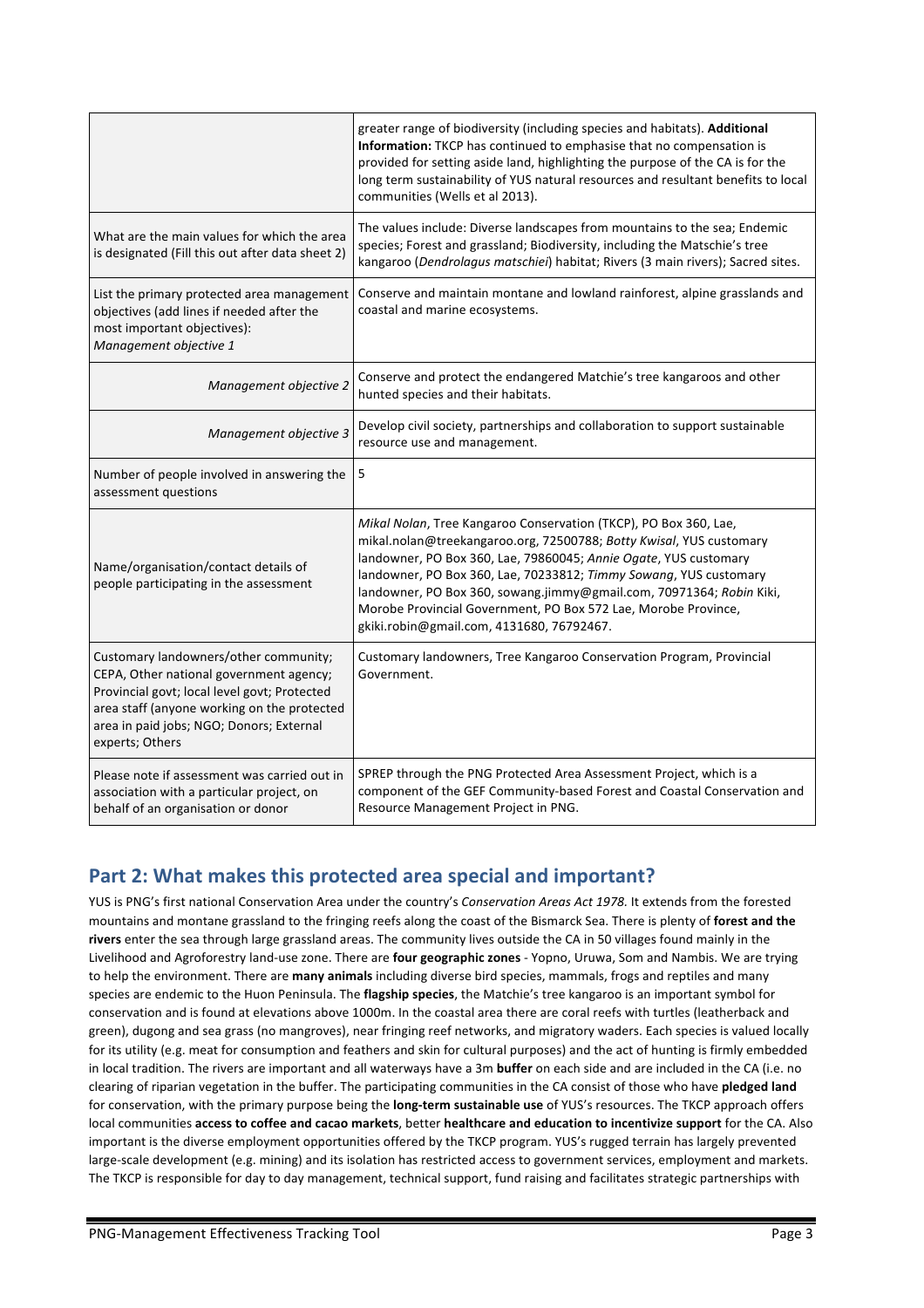government and civil society. The YUS Conservation Organisation (YUS CO) gives each clan a representative voice, facilitating landscape-level decision making and advises the TKCP.

|  | Table 2. Key values of the protected area |  |  |  |
|--|-------------------------------------------|--|--|--|
|--|-------------------------------------------|--|--|--|

| No.            | <b>Key values</b>                               | <b>Brief description</b>                                                                                                                                                                                                                                                                                                                                                                                                                                                                                                                                                                                                                                                                                                                                                                                                                                                                                                                                                                                                                                                                                                                                                                                                                                                                | <b>Note if endangered</b>                                                                                                                                                                                                                                                                                                                                                              |
|----------------|-------------------------------------------------|-----------------------------------------------------------------------------------------------------------------------------------------------------------------------------------------------------------------------------------------------------------------------------------------------------------------------------------------------------------------------------------------------------------------------------------------------------------------------------------------------------------------------------------------------------------------------------------------------------------------------------------------------------------------------------------------------------------------------------------------------------------------------------------------------------------------------------------------------------------------------------------------------------------------------------------------------------------------------------------------------------------------------------------------------------------------------------------------------------------------------------------------------------------------------------------------------------------------------------------------------------------------------------------------|----------------------------------------------------------------------------------------------------------------------------------------------------------------------------------------------------------------------------------------------------------------------------------------------------------------------------------------------------------------------------------------|
|                |                                                 |                                                                                                                                                                                                                                                                                                                                                                                                                                                                                                                                                                                                                                                                                                                                                                                                                                                                                                                                                                                                                                                                                                                                                                                                                                                                                         | species or                                                                                                                                                                                                                                                                                                                                                                             |
|                |                                                 |                                                                                                                                                                                                                                                                                                                                                                                                                                                                                                                                                                                                                                                                                                                                                                                                                                                                                                                                                                                                                                                                                                                                                                                                                                                                                         | ecosystem (IUCN)                                                                                                                                                                                                                                                                                                                                                                       |
| $\mathbf{1}$   | Diverse landscapes from<br>mountains to the sea | The CA includes both terrestrial and marine environments,<br>extending from high elevation forested mountains and<br>alpine grasslands to coastal fringing reefs with coral and<br>also sea grass beds that provide habitat for a diverse array<br>of species and support the livelihoods of the people in the<br>YUS CA. The landscape comprises: montane rainforest<br>(54%); grassland/exposed soil/burned (18%); lowland<br>rainforest (17%); gardens/regrowth (6%); alpine grassland<br>(5%) (TKCP 2012).                                                                                                                                                                                                                                                                                                                                                                                                                                                                                                                                                                                                                                                                                                                                                                          |                                                                                                                                                                                                                                                                                                                                                                                        |
| $\overline{2}$ | <b>Endemic species</b>                          | The Huon Peninsula has a long history of volcanism and<br>earthquakes and is one of the most rapidly rising areas of<br>the world. The area has high levels of endemism (Freeman<br>et al. 2012) and has its own global ecoregion listing - Huon<br>Peninsula Montane Rain Forests Ecoregion (no. 107)<br>(Wikramanayake et al 2001). Plant endemism is poorly<br>understood, but is believed to be high (Jensen 2012). The<br>faunal species richness is moderate to high, with overall<br>endemism being low to moderate. There have been<br>extensive surveys on avifauna (Freeman et al 2012)<br>indicating high avian species endemism (five species<br>endemic to Huon, one endemic to Huon and Adelberts, 22<br>endemic subspecies) (TKCP 2012). YUS contains habitat for<br>the endemic endangered Huon tree kangaroo<br>(Dendrolagus matschiei).                                                                                                                                                                                                                                                                                                                                                                                                                               | Bird of paradise<br>(Paradisea<br>guilielmi), the<br>endemic<br>endangered Huon<br>tree kangaroo<br>(Dendrolagus<br>matschiei) and<br>critically<br>endangered eastern<br>long-beaked<br>echidna (Zaglossus<br>bartoni).                                                                                                                                                               |
| 3              | Forest and grassland                            | The vegetation is mostly tropical wet evergreen forest<br>(along the coast), with tropical montane forest (1000-<br>3000m), limestone forest, cloud forests (in the higher<br>peaks) and high alpine grasslands. The forests provide<br>timber and non-timber products, including food,<br>construction material, medicinal plants and ornaments.<br>Additional Information: The Huon Peninsula has an<br>estimated 5,000 species of higher plants (Johns 1993).                                                                                                                                                                                                                                                                                                                                                                                                                                                                                                                                                                                                                                                                                                                                                                                                                        |                                                                                                                                                                                                                                                                                                                                                                                        |
| 4              | Biodiversity (mainly fauna)                     | YUS CA and wider landscape provides habitat for 268<br>species of birds (palm cockatoo, Probosciger atterimus,<br>dwarf cassowary Casuarius bennetti, Pesquet's parrot,<br>seven birds of paradise [including emperor Paradisaea<br>guilielmi, raggiana and superb], Wahnes's parotia Parotia<br>wahnesi, Vulturine parrot Psittrichas fulgidus, Huon<br>astrapia, New Guinea Harpy eagle Harpyopsis<br>novaeguineae, Javan woodcock Scolopax saturate and<br>bower birds). There are about 44 species of mammal<br>including eastern long-beaked echidna Zaglossus bartoni,<br>Matschie's tree kangaroo Dendrolagus matschiei, three<br>species of wallaby including the near-threatened small<br>dorcopsis wallaby Dorcopsulus vanheurni, the vulnerable<br>Brown's or New Guinea pademelon Thylogale browni,<br>plush coasted ringtail possum Pseudochirops corinnae,<br>northern water rat Paraleptomys rufilatus, mountain<br>cuscus spotted cuscus and bandicoots. There are 26<br>known species of frogs as well as 30 reptile species<br>(snakes in lower elevation areas and lizards). There are<br>about 500 species of moths and 111 species of weevils.<br>Threatened and endangered marine species include four<br>species of turtles and the vulnerable dugong. The fauna | Western long-<br>beaked echidna<br>Zaglossus bruijni -<br>critically<br>endangered;<br>Eastern long-<br>beaked echidna<br>(Zaglossus bartoni)-<br>critically<br>endangered;<br>Matschie's tree<br>kangaroo<br>Dendrolagus<br>matschiei-<br>endangered;<br>northern water rat<br>Paraleptomys<br>rufilatus-<br>endangererd;<br>dugong (Dugong<br>dugon)- vulnerable;<br>four species of |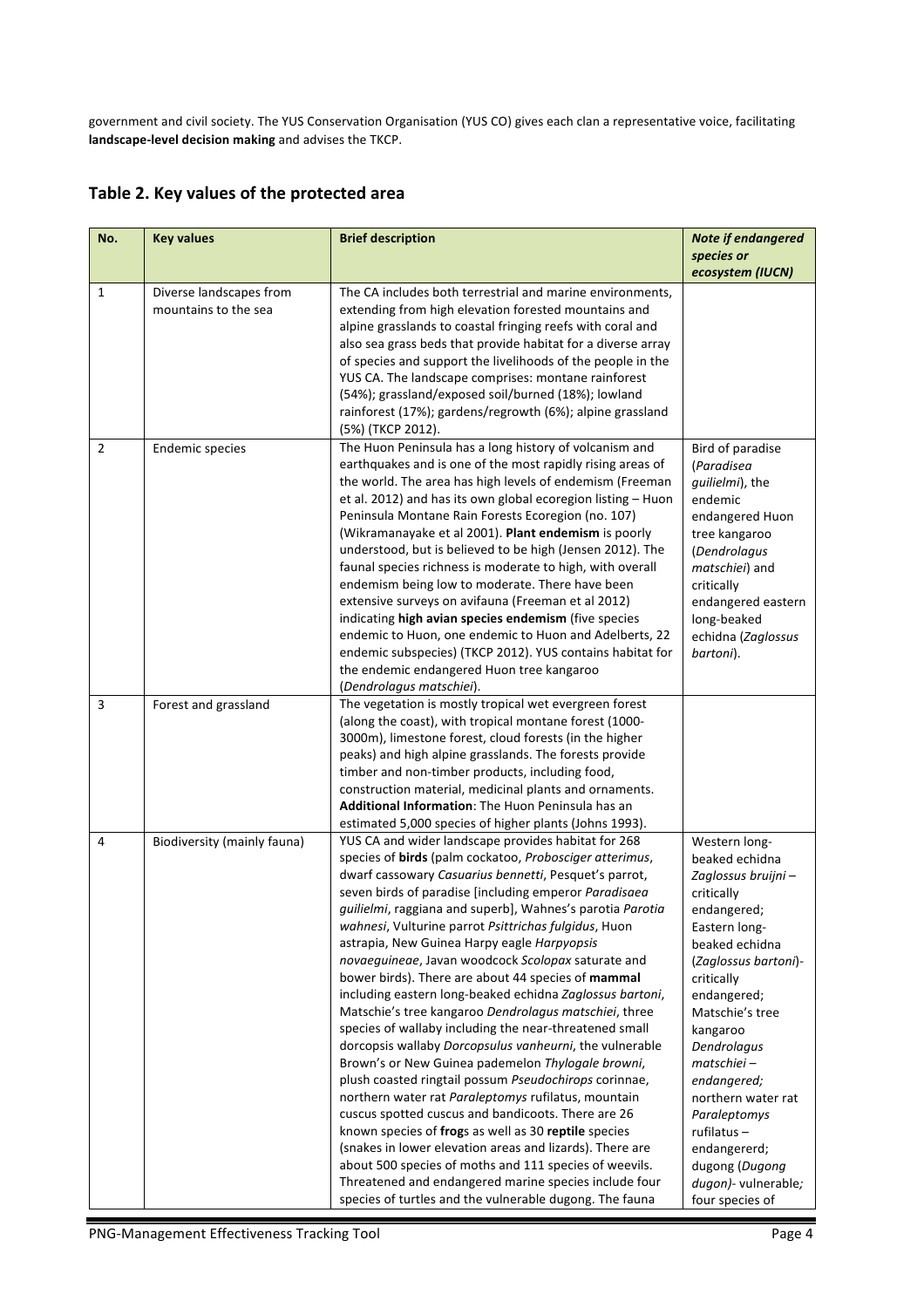|   |                        | provide bush-meat and are important for their<br>feathers/skin and for retaining cultural knowledge and<br>skills related to hunting (Refer TKCP 2012).                                                   | turtle are<br>threatened                                                |
|---|------------------------|-----------------------------------------------------------------------------------------------------------------------------------------------------------------------------------------------------------|-------------------------------------------------------------------------|
| 5 | Tree kangaroo          | The Matschie tree kangaroo is found largely at elevations<br>above 1000m and is the flagship species for the TKCP and<br>supporting conservation in the area. The tree kangaroo is<br>hunted as bushmeat. | Matschie's Tree<br>kangaroo<br>Dendrolagus<br>matschiei<br>(endangered) |
| 6 | Rivers (3 main rivers) | The main rivers are the Yopno, Uruwa and Som, which<br>flow through the CA to the coastline.                                                                                                              |                                                                         |
|   | Sacred sites           | Masalai places and other sacred sites exist throughout the<br>CA.                                                                                                                                         |                                                                         |

#### **Table 3. Checklist of values/benefits**

Not important 0; Important 1; Very important 2; Don't know DK

| How important is the protected area for each                                                                                                 | <b>Score</b>   | <b>Comment</b>                                                                                                                                                                                                                                                                                                           |
|----------------------------------------------------------------------------------------------------------------------------------------------|----------------|--------------------------------------------------------------------------------------------------------------------------------------------------------------------------------------------------------------------------------------------------------------------------------------------------------------------------|
| of the listed values/benefits?                                                                                                               | (0,1,2, DK)    |                                                                                                                                                                                                                                                                                                                          |
| Biodiversity - the presence of many<br>1.<br>different kinds of plants, animals and<br>ecosystems                                            | $\overline{2}$ | We want to protect our environment for sustainable use and<br>preserve for the future.                                                                                                                                                                                                                                   |
| 2. Presence of rare, threatened, or<br>endangered species (plants and animals)                                                               | $\overline{2}$ | There are several endemic species.                                                                                                                                                                                                                                                                                       |
| 3. Ecosystems (e.g. wetlands, grasslands,<br>coral reefs etc) that are rare because they<br>have been cleared or destroyed in other<br>areas | $\overline{2}$ | There is a diversity of landscapes and ecosystems.                                                                                                                                                                                                                                                                       |
| 4. Protecting clean, fresh water                                                                                                             | $\mathbf 2$    | Water is used for drinking, washing and irrigation.                                                                                                                                                                                                                                                                      |
| 5. Sustaining important species in big enough<br>numbers that they are able to survive here                                                  | $\overline{2}$ |                                                                                                                                                                                                                                                                                                                          |
| Providing a source of employment for local<br>6.<br>communities now                                                                          | $\mathbf 1$    | It is important and will improve in the future. There are<br>rangers and also people work to sell coffee to earn an<br>income.                                                                                                                                                                                           |
| 7. Providing resources for local subsistence<br>(food, building materials, medicines etc.)                                                   | $\overline{2}$ | There is no take of resources from the gazetted CA.<br>However, in the wider landscape area there is a landscape<br>plan that identifies areas for resource extraction in a<br>sustainable manner. Customary landowners can hunt and<br>take timber for housing construction and other uses from<br>the livelihood zone. |
| 8. Providing community development<br>opportunities through sustainable<br>resource use                                                      | $\overline{2}$ | There is coffee production, which provides income to the<br>producers. The remote location presents some problem in<br>relation to moving the coffee from YUS to the buyer in the<br>USA. There is also production of cacau.                                                                                             |
| 9. Religious or spiritual significance (e.g.<br>tambu places)                                                                                | $\overline{2}$ | There are sacred sites that are important to the community.                                                                                                                                                                                                                                                              |
| 10. Plant species of high social, cultural, or<br>economic importance                                                                        | $\overline{2}$ | The tree nursery project has identified important trees - for<br>house building, for firewood; palm leaf is used in ceremonial<br>activities (head dress, skirts etc).                                                                                                                                                   |
| 11. Animal species of high social, cultural, or<br>economic importance                                                                       | $\overline{2}$ | Brown cuscus (testicles have a strong perfume that is used in<br>sing sings - i.e. when burned); wallaby have magical power;<br>tree kangaroo fur is used in sing sings and for bride price<br>(black and red) - the animals can be alive or dead.                                                                       |
| 12. Attractive scenery                                                                                                                       | $\overline{2}$ | The CA extends from high mountains to the inshore reefs on<br>the coast and has extensive landscapes that are attractive.                                                                                                                                                                                                |
| 13. Tourism now                                                                                                                              | 0              | There is no tourism now.                                                                                                                                                                                                                                                                                                 |
| 14. Potential value for tourism in the future                                                                                                | $\mathbf{1}$   | People are now talking about having tourism in the future to<br>help to provide income so that we can protect our land.<br>However, transport is difficult at present (only one flight per<br>week and no roads).                                                                                                        |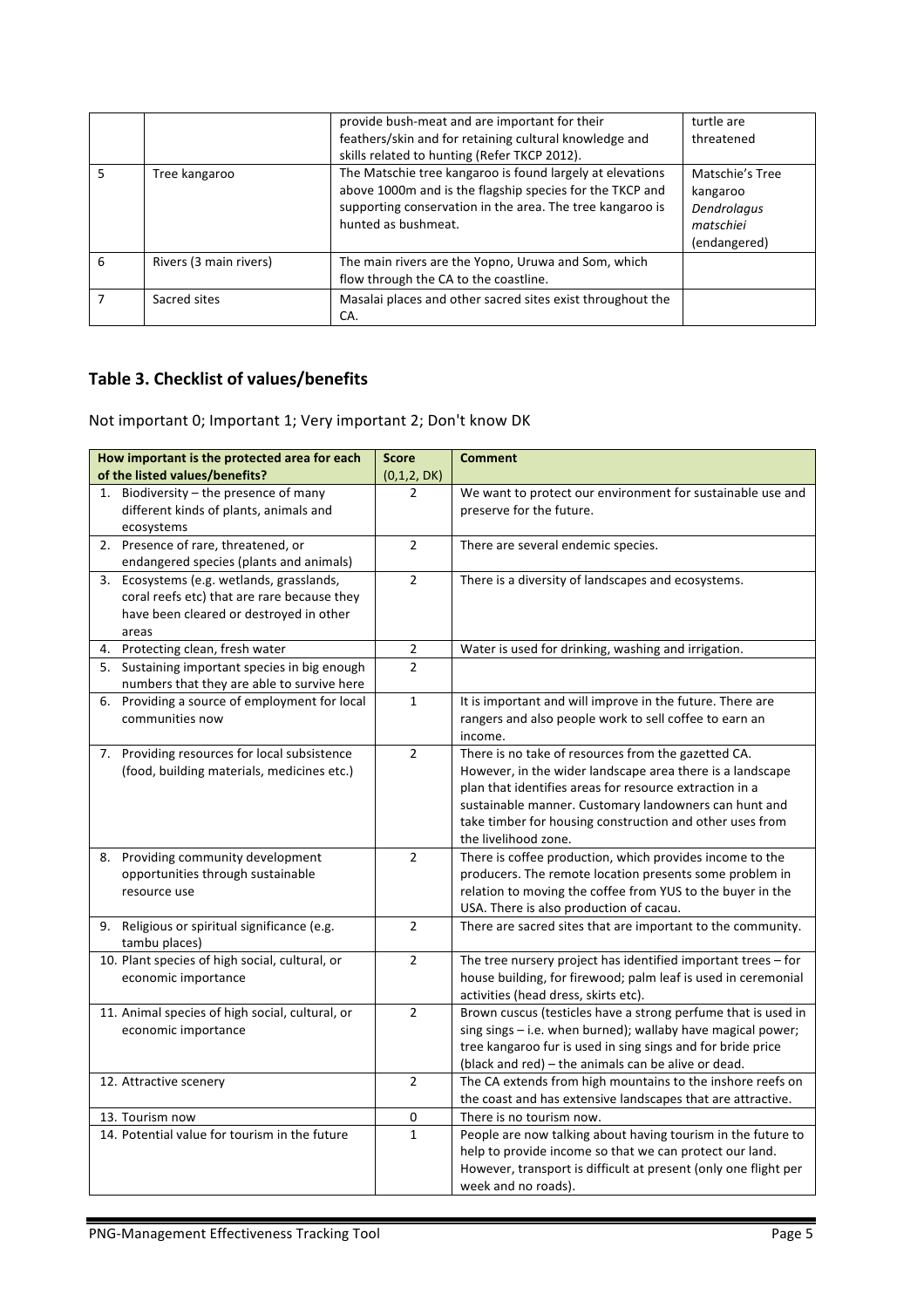| 15. Educational and/or scientific value  | $\overline{2}$ | The Tree Kangaroo Conservation Program supports research      |
|------------------------------------------|----------------|---------------------------------------------------------------|
|                                          |                | into the tree kangaroo and other species, as well as better   |
|                                          |                | understanding of cultural and language. Research on the       |
|                                          |                | tree kangaroo includes population distribution and home       |
|                                          |                | ranges and food plants. The TKCP facilitates other            |
|                                          |                | researchers entering the CA and this forms an important       |
|                                          |                | basis for improving the overall management of the CA.         |
|                                          |                | Other researchers have studied hunting and gathering, birds   |
|                                          |                | of paradise, including <b>bird calls</b> at nesting time and  |
|                                          |                | gathering stories about people who used to hunt birds and     |
|                                          |                | are now engaged in conservation and why they have made        |
|                                          |                | this change. There are language studies (documenting and      |
|                                          |                | learning about languages). There has been funding from        |
|                                          |                | UNDP to increase the engagement of children in learning       |
|                                          |                | about conservation. Emphasis is placed on incorporating       |
|                                          |                | environmental education into the school curriculum.           |
|                                          |                | Teacher training is supported, with teachers returning to     |
|                                          |                | teach in the local schools. Awareness raising throughout the  |
|                                          |                | CA is important.                                              |
| 16. Maintaining culture and tradition on | 2              | The people have strong traditional links with their customary |
| customary land and passing this on to    |                | lands and their ancestors. There are important masalai        |
| future generations                       |                | places in the CA.                                             |

#### Part 3: What are the threats to the protected area?

#### **Table 4: Threats to the protected area**

- **H High** significance threats are seriously degrading values. This means they are badly damaging some value –it might be a kind of animal or plant, or your traditional gardens
- **M** Medium threats are having some negative impact they are damaging values but not so badly
- **L** Low threats are present but not seriously damaging values
- **0 N/A** where the threat is not present in the protected area or where something is happening but is not threatening the values at all

| <b>Threat type</b>                  | <b>Score</b> | <b>Notes</b>                                                                |
|-------------------------------------|--------------|-----------------------------------------------------------------------------|
|                                     | (H, M, L, 0) |                                                                             |
| 1.1 Housing and settlement          |              | Housing and settlement occur outside of the gazetted CA. There are          |
|                                     |              | areas in the livelihood zone for people to have gardens and to hunt.        |
|                                     |              | The settlements are mostly a long way from the CA and their impact is       |
|                                     |              | very limited. There are two types of houses - some on stilts and some       |
|                                     |              | on the ground with grass all the way to the ground. The houses are          |
|                                     |              | dark inside and can be dangerous when there is fire. Fire is commonly       |
|                                     |              | the central focus of the home and is used for cooking, light, warmth,       |
|                                     |              | pest control in bush material houses, and has cultural importance.          |
| 1.1a Population increase in the     | M            | In some areas there is increasing population and due to the limited         |
| protected area community            |              | land availability, this will increase the likelihood of gardens expanding   |
|                                     |              | into forested areas and may also result in greater timber extraction.       |
| 1.2 Commercial and industrial areas | $\mathbf{0}$ | The CA is in a very remote location and there are no commercial and         |
|                                     |              | industrial areas.                                                           |
| 1.3 Tourism and recreation          | $\Omega$     | There is currently no tourism in the CA.                                    |
| infrastructure                      |              |                                                                             |
| 2.1 Customary land owner and        | $\mathbf{I}$ | The customary landowner depend on subsistence agriculture and this          |
| community gardens and small crops   |              | involves small scale forest clearance. This threat is increased as a result |
|                                     |              | of population growth. However in YUS, there are buffer zones adjacent       |
|                                     |              | to the CA to minimise the impact of community gardens on the                |
|                                     |              | biodiversity of the CA. Livestock and food crops are grown on a             |
|                                     |              | subsistence basis and are supplemented by fishing and hunting.              |
| 2.1a Drug cultivation               | 0            |                                                                             |
| 2.1b Commercial plantations         | $\Omega$     | The main commercial crops that are grown within the YUS Landscape           |
|                                     |              | Area are coffee (Coffea spp), cacao (Theobroma cacao), betel nut            |
|                                     |              | (Areca catechu) and copra (Cocos nucifera). These are not grown in the      |
|                                     |              | CA.                                                                         |
| 2.2 Wood and pulp plantations       | 0            |                                                                             |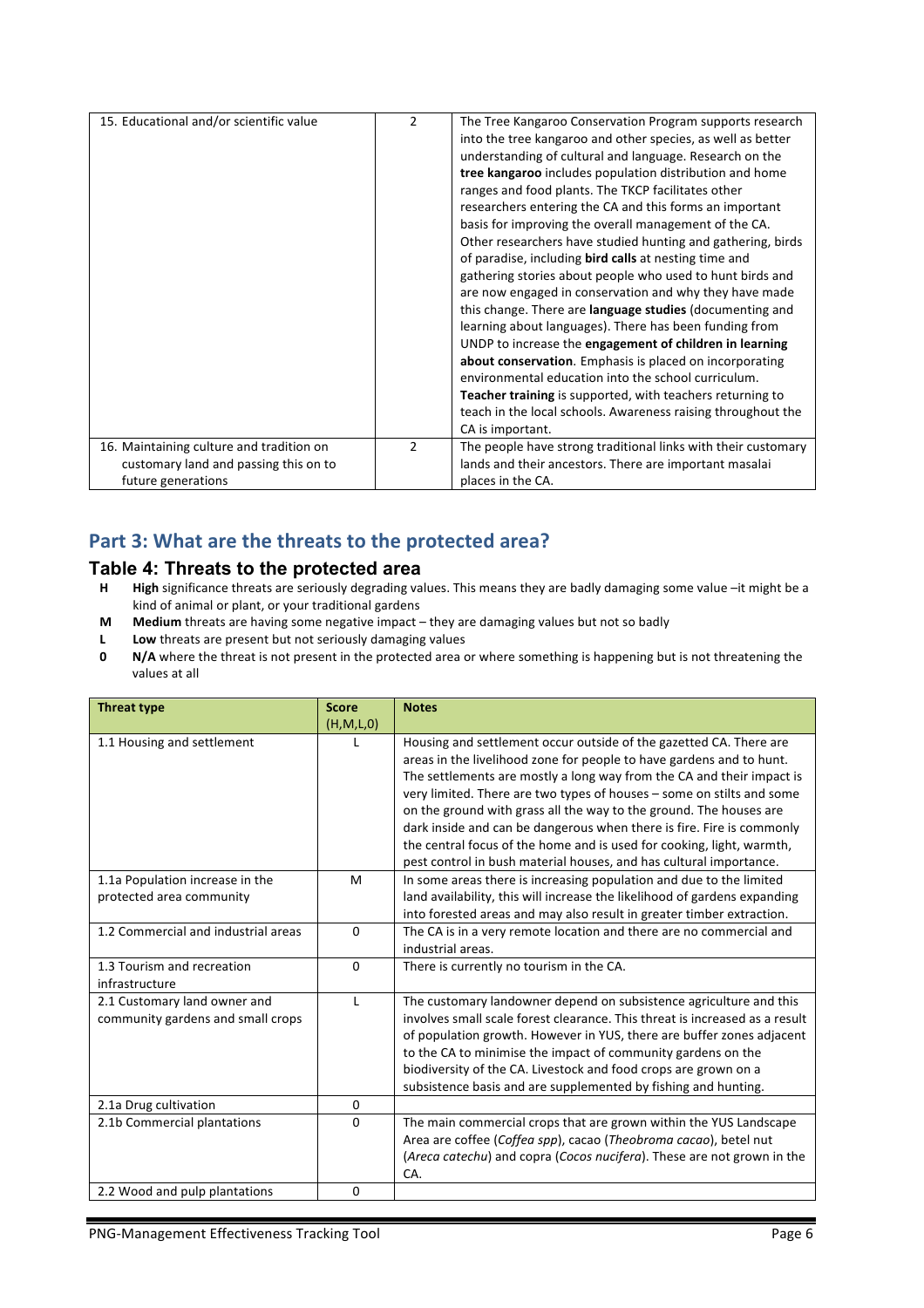| <b>Threat type</b>                                                                                                                     | <b>Score</b><br>(H, M, L, 0) | <b>Notes</b>                                                                                                                                                                                                                                                                                                                                                                                                                                                                                                                                                                                                                                                                                                                                                                                                                                  |
|----------------------------------------------------------------------------------------------------------------------------------------|------------------------------|-----------------------------------------------------------------------------------------------------------------------------------------------------------------------------------------------------------------------------------------------------------------------------------------------------------------------------------------------------------------------------------------------------------------------------------------------------------------------------------------------------------------------------------------------------------------------------------------------------------------------------------------------------------------------------------------------------------------------------------------------------------------------------------------------------------------------------------------------|
| 2.3 Livestock farming and grazing                                                                                                      | 0                            |                                                                                                                                                                                                                                                                                                                                                                                                                                                                                                                                                                                                                                                                                                                                                                                                                                               |
| 2.4 Marine and freshwater<br>aquaculture                                                                                               | L                            | There is some fish farming with tilapia and carp. This was established<br>in about 2013. As there are no known native fish in the rivers the<br>impact is low.                                                                                                                                                                                                                                                                                                                                                                                                                                                                                                                                                                                                                                                                                |
| 3.1 Oil and gas drilling                                                                                                               | $\mathsf{L}$                 | The southern landowners on the boundary external to the CA (i.e.<br>Dinangat community) include some people who want to pursue oil<br>exploration and also some who want to pursue conservation.<br>However, oil development is consistent with the Morobe Province and<br>Kabwum District Five Year Development Plans where YUS LLG is a<br>targeted location for establishing an integrated landholder group for<br>petroleum development (refer YUS Landscape Plan, s3.3.1). There is a<br>Petroleum Prospecting License covering the entire Huon Peninsula.                                                                                                                                                                                                                                                                               |
| 3.2 Mining and quarrying                                                                                                               | L                            | There is potential for limestone mining.                                                                                                                                                                                                                                                                                                                                                                                                                                                                                                                                                                                                                                                                                                                                                                                                      |
| 3.3 Energy generation                                                                                                                  | 0                            |                                                                                                                                                                                                                                                                                                                                                                                                                                                                                                                                                                                                                                                                                                                                                                                                                                               |
| 4.1 Roads and railroads (include<br>road-killed animals)                                                                               | L                            | The road network is currently limited due to remoteness, rugged<br>terrain, budgetary constraints and lack of regular maintenance.<br>However, improving access is a goal of all levels of government and<br>there are proposals to expand road construction in the YUS area.<br>There are two proposed roads that would to go through the CA (along<br>the coast and from Erap to Gogiok), but the community and CAMC<br>members have negotiated for the road to be redirected to go around<br>the CA. Neither road has been constructed. The road would result in<br>destruction of forest and sediment entering the rivers and coastline.<br>They would also increase traffic (foot and vehicle) and create greater<br>exposure. There are only bush tracks in most of the YUS area. The<br>proposed future roads pose a potential threat. |
| 4.2 Utility and service lines (e.g.                                                                                                    | $\pmb{0}$                    |                                                                                                                                                                                                                                                                                                                                                                                                                                                                                                                                                                                                                                                                                                                                                                                                                                               |
| electricity cables, telephone lines)                                                                                                   |                              |                                                                                                                                                                                                                                                                                                                                                                                                                                                                                                                                                                                                                                                                                                                                                                                                                                               |
| 4.3 Shipping lanes                                                                                                                     | $\pmb{0}$                    |                                                                                                                                                                                                                                                                                                                                                                                                                                                                                                                                                                                                                                                                                                                                                                                                                                               |
| 4.4 Flight paths                                                                                                                       | $\mathbf{0}$                 | There were aircraft wrecks from WWII and people come in to retrieve<br>them and this may cause some damage to the CA.                                                                                                                                                                                                                                                                                                                                                                                                                                                                                                                                                                                                                                                                                                                         |
| 5.1 Hunting, killing and collecting<br>terrestrial animals (including killing<br>of animals as a result of<br>human/wildlife conflict) | M                            | The people depend on biological resources for subsistence. Wildlife is<br>important for protein and fat in highland and remote areas. Wallabies,<br>cuscus and tree kangaroo are hunted for food and ceremonial<br>purposes. Rangers are monitoring the area. The CA is a tambu area<br>where hunting is not permitted and this enables wildlife populations to<br>recover and increase in number - it is like a 'wildlife bank'. However,<br>there is some hunting by outsiders from other LLGs.                                                                                                                                                                                                                                                                                                                                             |
| 5.2 Gathering terrestrial plants or<br>plant products (non-timber)                                                                     | 0                            | A wide diversity of plants are gathered to make houses and also for<br>subsistence purposes, but this does not cause a threat to these<br>species.                                                                                                                                                                                                                                                                                                                                                                                                                                                                                                                                                                                                                                                                                            |
| 5.3a Logging and wood harvesting<br>for local/customary use                                                                            | 0                            | There is no cutting of timber in the CA. Timber can be harvested from<br>the livelihood zone and is used for constructing houses and for<br>firewood. This selective logging may have an impact on the vegetation,<br>but the extent of this impact is unknown and believed to be minimal.<br>Selective harvesting of forests is more of a threat in the lowland<br>forests of the YUS landscape (TKCP 2012).                                                                                                                                                                                                                                                                                                                                                                                                                                 |
| 5.3b Logging and wood harvesting -<br>commercial logging                                                                               | L                            | There is a logging company further along the coast (but not on a large<br>scale). The coast is accessible for future logging. It is credible to think<br>that the lowland forest in the YUS Landscape will be targeted for<br>commercial logging operations in the future. The potential for logging<br>may be increased if the planned Saidor-Wasu-Sailum Road is<br>constructed, as this will improve access to the YUS Landscape for<br>commercial logging. There are some walk-about saw mills used by<br>locals along the coast.                                                                                                                                                                                                                                                                                                         |
| 5.4a Fishing, killing and harvesting<br>aquatic resources for<br>local/customary use                                                   | M                            | People from outside areas enter the marine area and take marine<br>resources (e.g. fish and turtles and their eggs and some shells that are<br>ground to produce lime). Customary landowners have pledged some<br>reefs for conservation (i.e. tambu areas) and fishing does take place in<br>the areas that have not been pledged for conservation.                                                                                                                                                                                                                                                                                                                                                                                                                                                                                          |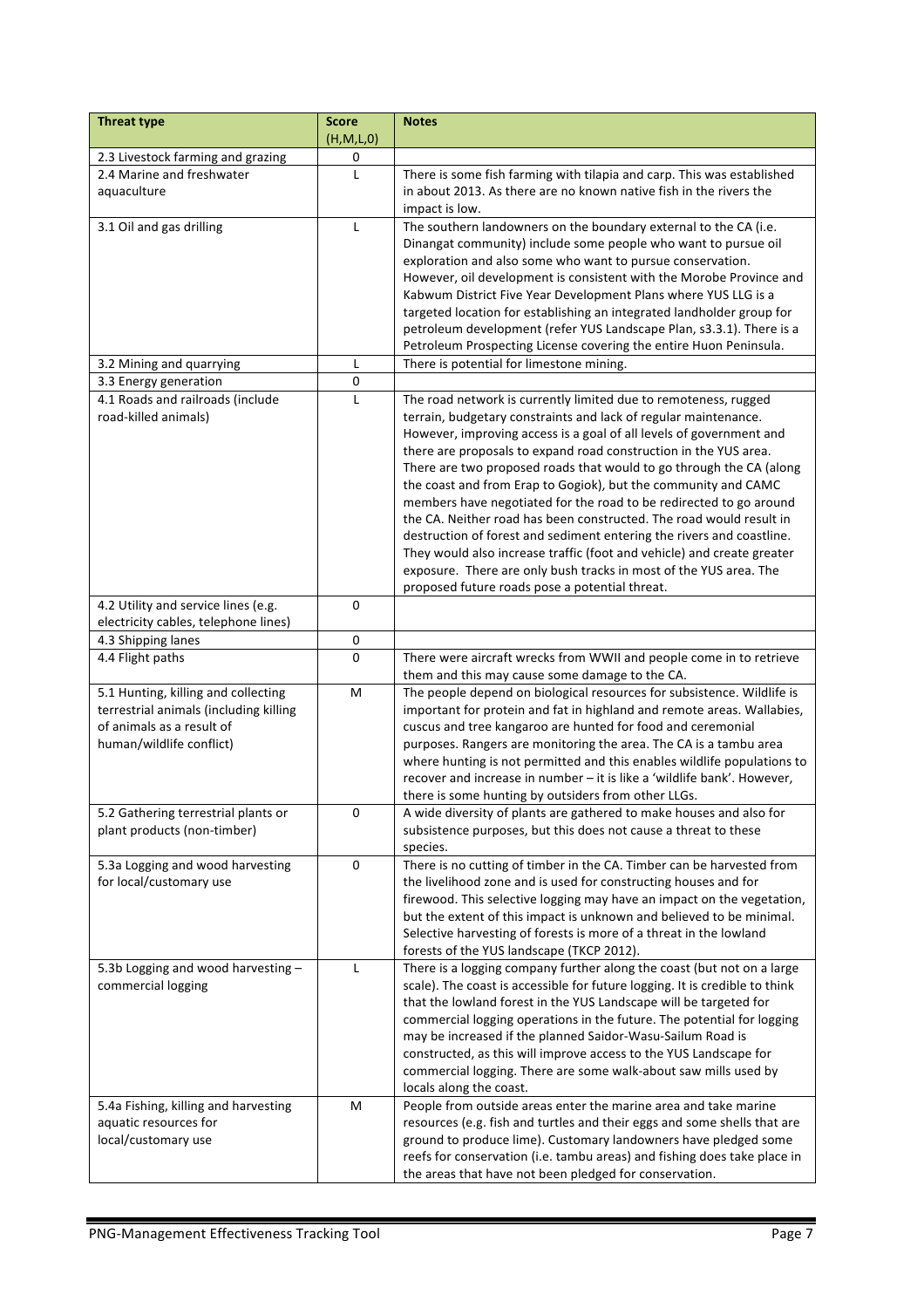| <b>Threat type</b>                                                      | <b>Score</b><br>(H,M,L,0) | <b>Notes</b>                                                                                 |
|-------------------------------------------------------------------------|---------------------------|----------------------------------------------------------------------------------------------|
| 5.4b Fishing, killing and harvesting                                    | $\Omega$                  | There is some extraction of marine resources, but this is not believed                       |
| aquatic resources for commercial                                        |                           | to be a threat to the coastal inshore reefs. However, outsiders are                          |
| use                                                                     |                           | known to enter the coastal area and extract resources. The YUS                               |
|                                                                         |                           | Landscape Plan notes that lime is produced from shells. There is little                      |
| 6.1 Recreational activities and                                         | 0                         | or no monitoring of this potential threat.<br>There is currently no tourism to the area.     |
| tourism                                                                 |                           |                                                                                              |
| 6.2 War, civil unrest and military                                      | 0                         |                                                                                              |
| exercises                                                               |                           |                                                                                              |
| 6.3 Research, education and other                                       | $\mathsf{L}$              | Research activities take place and this may pose a potential threat.                         |
| work-related activities in protected                                    |                           | However, currently the staff assisting the researchers and the rangers                       |
| areas                                                                   |                           | are trained and the impacts are thought to be low.                                           |
| 6.4 Activities of protected area                                        | 0                         |                                                                                              |
| managers (e.g. construction or                                          |                           |                                                                                              |
| vehicle use)<br>6.5 Deliberate vandalism, destructive                   | M                         | The reef was marked and the markers were taken and people have                               |
| activities or threats to protected                                      |                           | taken solar panels from CA facilities but were later returned. This                          |
| area staff and visitors                                                 |                           | happens mainly on the coast where there is greater exposure to                               |
|                                                                         |                           | outsiders. Staff and visitors have not been specific targets.                                |
| 7.1 Fire and fire suppression                                           | L                         | Fire has impacted on the buffer zone adjacent to the tambu area (e.g.                        |
| (including arson)                                                       |                           | in the last dry season). There is some research to suggest that fire has                     |
|                                                                         |                           | played some part in the expansion of grassland in montane areas (i.e.                        |
|                                                                         |                           | either deliberate or by lightning strike) (Shearman & Bryan 2011). Fire                      |
|                                                                         |                           | is a potential threat to the montane forests and can cause a                                 |
|                                                                         |                           | permanent conversion to grassland (Shearman et al. 2009).                                    |
| 7.2 Dams, hydrological modification<br>and water management/use         | 0                         |                                                                                              |
| 7.3a Increased fragmentation within                                     | $\mathbf 0$               |                                                                                              |
| protected area                                                          |                           |                                                                                              |
| 7.3b Isolation from other natural                                       | $\Omega$                  |                                                                                              |
| habitat (e.g. deforestation)                                            |                           |                                                                                              |
| 7.3c Other 'edge effects' on park                                       | L                         | There is potential for logging on the eastern boundary and from road                         |
| values                                                                  |                           | development, particularly in the coastal areas.                                              |
| 7.3d Loss of keystone species (e.g.<br>top predators, pollinators etc.) | 0                         |                                                                                              |
| 8.1 Pest plants                                                         | M                         | There is a vine that was introduced in 1975 (locally it is called the                        |
|                                                                         |                           | Independence vine) and it covers the vegetation. People are trying to                        |
|                                                                         |                           | remove it by pulling it out and then putting it on a raft to dry out. It is                  |
|                                                                         |                           | believed to be a significant threat. Piper aduncum (or 'bondo' in YUS),                      |
|                                                                         |                           | which is in the form of a shrub or small tree, is affecting the                              |
|                                                                         |                           | ecosystems in the CA (mainly in areas up to 2000m). It is believed to                        |
|                                                                         |                           | have the potential to cause significant ecological and economic harm                         |
|                                                                         |                           | and the only way to control it is through physical uprooting or                              |
| 8.1a Pest animals                                                       | М                         | chemical application.<br>Dogs are a threat as they kill wildlife such as young wallabies. In |
|                                                                         |                           | response some communities have removed dogs. The cocoa borer is                              |
|                                                                         |                           | also present in coastal areas.                                                               |
| 8.1b Diseases such as fungus or                                         | L                         | There is a white fungus on the coffee and this fungus is now in the CA.                      |
| viruses that make native plants or                                      |                           | The affected trees are cut and burned to prevent the spread of the                           |
| animals sick                                                            |                           | fungus.                                                                                      |
| 8.2 Introduced genetic material (e.g.                                   | 0                         |                                                                                              |
| genetically modified organisms)                                         |                           |                                                                                              |
| 9.1 Household sewage and urban<br>waste water                           | 0                         | The communities have pit toilets and there is no impact.                                     |
| 9.1a Sewage and waste water from                                        | 0                         |                                                                                              |
| protected area facilities                                               |                           |                                                                                              |
| 9.2 Industrial, mining and military                                     | 0                         |                                                                                              |
| effluents                                                               |                           |                                                                                              |
| 9.3 Agricultural and forestry                                           | 0                         | No sprays are used as organic coffee and cocoa are produced in the                           |
| effluents (e.g. excess fertilizers or                                   |                           | area.                                                                                        |
| pesticides)                                                             |                           |                                                                                              |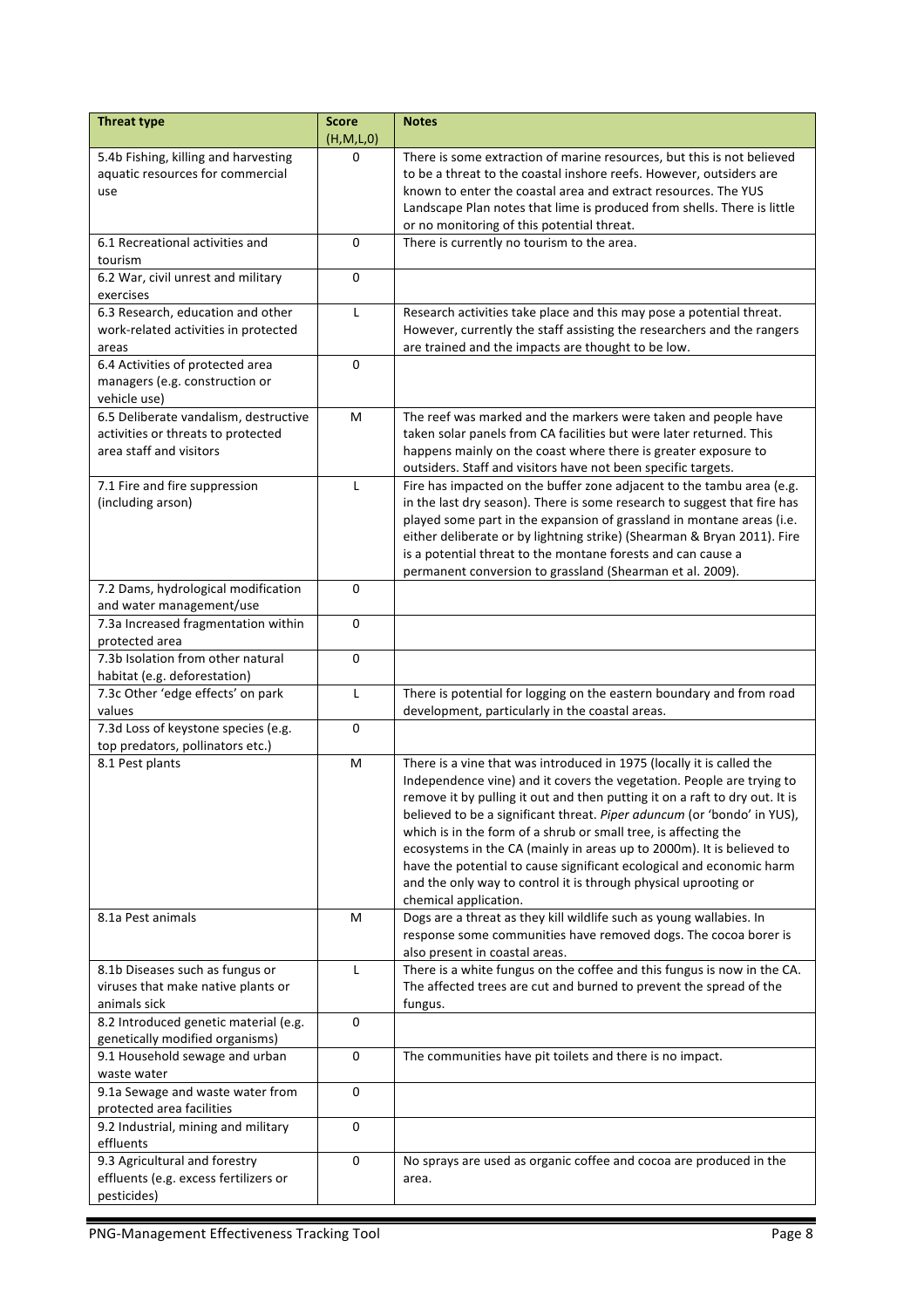| <b>Threat type</b>                               | <b>Score</b><br>(H,M,L,0) | <b>Notes</b>                                                                                                                |
|--------------------------------------------------|---------------------------|-----------------------------------------------------------------------------------------------------------------------------|
| 9.4 Garbage and solid waste                      | L                         | Some tracks through the CA have some rubbish (plastics). Coastal                                                            |
|                                                  |                           | areas have more rubbish (e.g. as a result of the entry of banana boats).                                                    |
|                                                  |                           | This has impact on wildlife (e.g. turtles and birds).                                                                       |
| 9.5 Air-borne pollutants                         | 0                         |                                                                                                                             |
| 9.6 Excess energy (e.g. heat                     | 0                         |                                                                                                                             |
| pollution, lights etc.)                          |                           |                                                                                                                             |
| 10.1 Volcanoes                                   | $\pmb{0}$                 |                                                                                                                             |
| 10.2 Earthquakes/Tsunamis                        | L                         |                                                                                                                             |
| 10.3 Avalanches/Landslides                       | M                         | The CA consists of steep sided mountains and there are landslides that<br>occur and impact on the landscape and vegetation. |
| 10.4 Erosion and siltation/                      | L                         | There is river erosion (e.g. from the Uruwa and Yopno Rivers),                                                              |
| deposition (e.g. shoreline or riverbed           |                           | resulting in impacts on the estuary (i.e. changes in its location). There                                                   |
| changes)                                         |                           | are high levels of silt suspended in the Uruwa River at its mouth. This is                                                  |
|                                                  |                           | a concern to the lowland communities of YUS landscape.                                                                      |
| 11.1 Habitat shifting and alteration             | L                         | Some birds are moving to higher elevations. Turtle habitat may be                                                           |
|                                                  |                           | reducing due to shoreline erosion (as a result of sea level rise). The                                                      |
|                                                  |                           | grassland in the CA used to be burned, but this no longer happens and                                                       |
|                                                  |                           | the forest is moving into the higher altitude grasslands.                                                                   |
| 11.2 Droughts                                    | $\mathsf{L}$              | The elders talk about a more stable climate. Now the pattern has                                                            |
|                                                  |                           | changed and there is more rain. However, there are more frequent                                                            |
|                                                  |                           | and longer dry periods in the coastal areas. The drought can result in                                                      |
|                                                  |                           | more fires and this spreads through the grasslands and into the forest.                                                     |
| 11.3 Temperature extremes                        | $\mathsf{L}$              | The days are hotter and the nights are cooler. Before there was ice on                                                      |
|                                                  |                           | the mountain, but this no longer occurs. Rising temperatures are a                                                          |
|                                                  |                           | threat to species with limited climatic thresholds, including those in                                                      |
|                                                  |                           | high elevation and upper montane forests, or restricted range                                                               |
|                                                  |                           | endemics. This may lead to the spatial isolation of some individuals                                                        |
|                                                  |                           | (e.g. on mountain tops) and migration of lowland species upslope.                                                           |
|                                                  |                           | Changes in temperature can also affect planting regimes and                                                                 |
|                                                  |                           | ultimately livelihoods.                                                                                                     |
| 11.4 Storms and flooding                         | M                         | We experience more rain in higher intensity storms. This can increase                                                       |
|                                                  |                           | runoff into lowland and coastal areas, increase erosion and loss of                                                         |
|                                                  |                           | vegetation, which increase siltation and sedimentation in marine                                                            |
|                                                  |                           | ecosystems. This may impact on the growth of coral and sea grass and                                                        |
|                                                  |                           | threaten livelihoods. We also experience higher intensity winds which                                                       |
|                                                  |                           | cause trees to fall over.                                                                                                   |
| 11.5 Coral bleaching                             | DK                        | There is no information on this.                                                                                            |
| 11.6 Intrusion by saltwater into<br>gardens etc. | DK                        | There is no information on this.                                                                                            |
| 11.7 Sea level rise                              | M                         | There is a big change in sea level in the community areas. This may                                                         |
|                                                  |                           | lead to increased coastal erosion and an inward migration of coastal                                                        |
|                                                  |                           | ecosystems and also communities.                                                                                            |
| Other (please explain)                           |                           |                                                                                                                             |
| 12.1 Loss of cultural links, traditional         | L                         | Our culture remains strong. Talks about our culture have been                                                               |
| knowledge and/or management                      |                           | introduced into the elementary school - people come into the school                                                         |
| practices                                        |                           | and talk about the old ways and practices. Some of the information                                                          |
|                                                  |                           | from the research undertaken in YUS is brought back into the schools                                                        |
|                                                  |                           | to raise awareness. We promote our culture. Language remains                                                                |
|                                                  |                           | strong. Culture and the surrounding environment is important. The                                                           |
|                                                  |                           | new generation can learn their culture because the environment is                                                           |
|                                                  |                           | conserved. It is very important to have YUS CA to protect our culture.                                                      |
| 12.2 Natural deterioration of                    | M                         | Landslides have affected some cultural sites. Trees have fallen (due to                                                     |
| important cultural site values                   |                           | lightning) and have affected important sites.                                                                               |
| 12.3 Destruction of cultural heritage            | $\mathbf 0$               |                                                                                                                             |
| buildings, gardens, sites by people              |                           |                                                                                                                             |
| Other (please explain)                           | M                         | Bush tracks are in place because the area is remote with no roads.                                                          |
|                                                  |                           | There was a request for a bush track to go through the CA and the LLG                                                       |
|                                                  |                           | agreed to redirect the track away from the CA. The tracks encourage                                                         |
|                                                  |                           | people to enter the area and this may result in damage to the                                                               |
|                                                  |                           | resources.                                                                                                                  |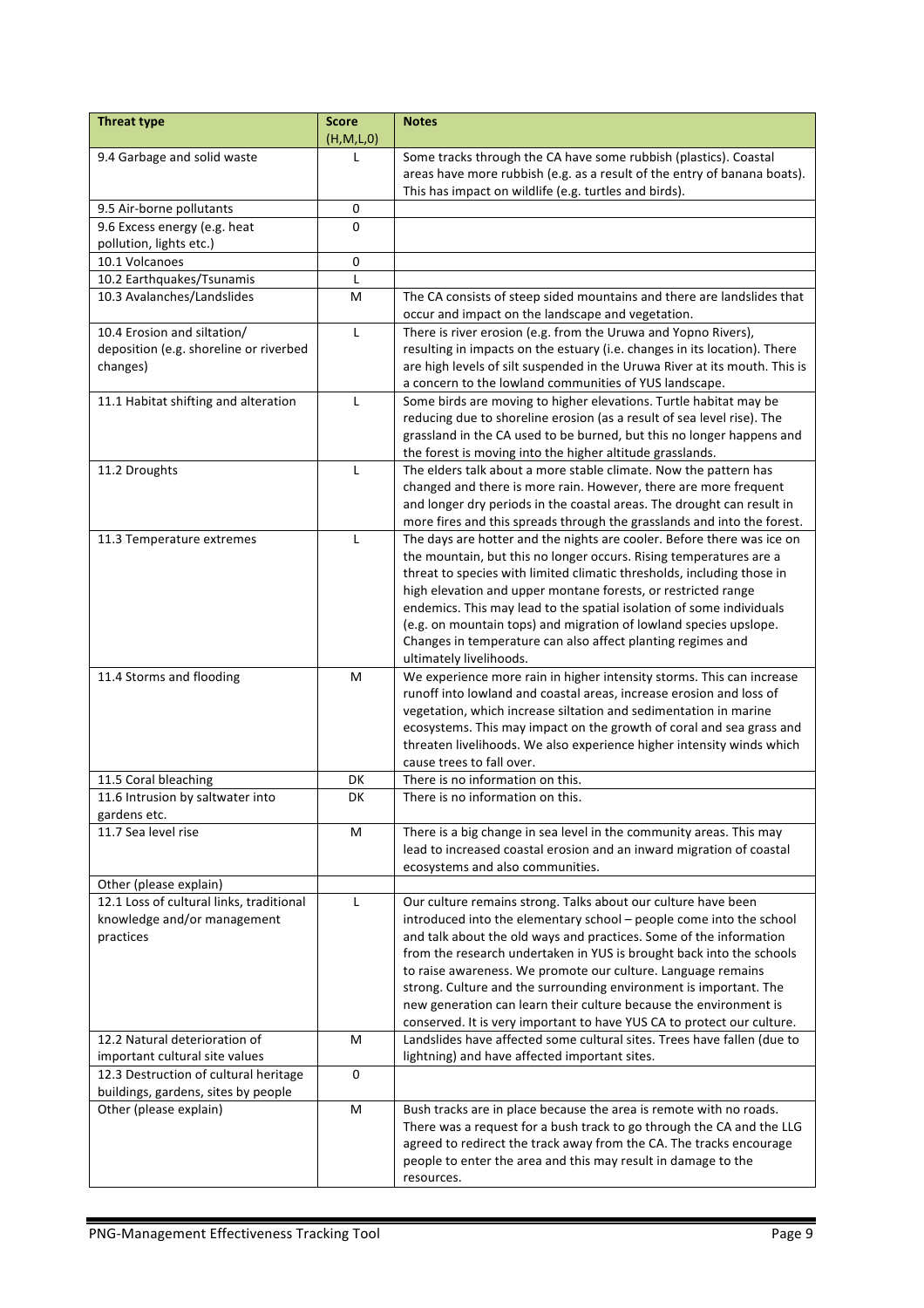#### Table 5. Worst threats and ways forward

| <b>Threat</b><br>No. | <b>Threat</b><br>(Most significant first)                 | <b>Threat number or</b><br>name (copy no.<br>from Table 4) | Nature of the threat, impact and how to reduce the impact.                                                                                                                                                                                                                      |
|----------------------|-----------------------------------------------------------|------------------------------------------------------------|---------------------------------------------------------------------------------------------------------------------------------------------------------------------------------------------------------------------------------------------------------------------------------|
| $\mathbf{1}$         | Climate change (storms<br>and flooding) and<br>landslides | 11.4,10.3                                                  | The community is experiencing the impacts of changed<br>patterns for storms and flooding and resulting landslides. Local<br>climate adaptation plans are an important mechanism to plan<br>for the future impacts of a wide range of predicted climate<br>change impacts.       |
| $\mathcal{P}$        | Pest plants                                               | 8.1                                                        | Mainly piper tree and an invasive vine. These need to be<br>removed by hand. A threat abatement strategy, as part of the<br>YUS Landscape Plan is needed to establish a strategy to<br>address these threats. Coordinated responses with other<br>communities may be necessary. |
| 3                    | Population pressure,<br>hunting and fishing               | 1.1a, 5.1, 5.4a                                            | Rising population places increased pressure on the extraction<br>of resources. Increased awareness is important to help<br>stabilise populations.                                                                                                                               |
| 4                    | Roads and bush tracks                                     | 4.1, other (bush<br>tracks)                                | Roads and tracks have the potential to open the landscape to<br>logging and other destructive activities. Collaboration with the<br>YUS community is needed to ensure the best location for<br>proposed roads.                                                                  |

## Part 4: What is the management like in the protected area?

| <b>Issue</b>       | <b>Score</b>  | <b>Comment</b>                                       | <b>Next steps</b>           |
|--------------------|---------------|------------------------------------------------------|-----------------------------|
|                    | (0,1,2,3, NA) |                                                      |                             |
| 1a. Legal status   | 3             | The CA has been formally gazetted by the national    |                             |
|                    |               | government. The process included engagement          |                             |
|                    |               | with Morobe Provincial Government and this has       |                             |
|                    |               | facilitated ongoing engagement with the provincial   |                             |
|                    |               | level of government throughout the life of the YUS   |                             |
|                    |               | CA. The CA is embedded within the wider YUS          |                             |
|                    |               | landscape.                                           |                             |
| 1b. Legal status   |               |                                                      |                             |
| 2a. Protected area | 3             | There is a comprehensive YUS Landscape Plan that     | Continue to develop the CA  |
| regulations        |               | is agreed by the customary landowners. Clans that    | within the marine           |
|                    |               | pledge parcels of land to the CA agree to designate  | environment and expand      |
|                    |               | certain areas as off-limits to hunting (tambu).      | conservation in priority    |
|                    |               | These areas have become 'wildlife banks' where       | terrestrial areas, with the |
|                    |               | species can reproduce and thrive and eventually      | consent of the landowners.  |
|                    |               | repopulate areas where hunting is allowed. The       |                             |
|                    |               | focus now is also to conserve the marine             |                             |
|                    |               | environment and local communities have pledged       |                             |
|                    |               | to discontinue destructive fishing practices and     |                             |
|                    |               | place signage to identify sensitive reefs and turtle |                             |
|                    |               | nesting sites. Additional information: " an owner    |                             |
|                    |               | or occupier of land in [the YUS CA] shall not        |                             |
|                    |               | develop or alter or permit the development or        |                             |
|                    |               | alternation of the existing use of that land         |                             |
|                    |               | except:in accordance with the terms of the           |                             |
|                    |               | management plan" (YUS CA, s31).                      |                             |
| 2b. Protected area |               |                                                      |                             |
| regulations        |               |                                                      |                             |

#### **Table 6. Management effectiveness scores, comments, next steps**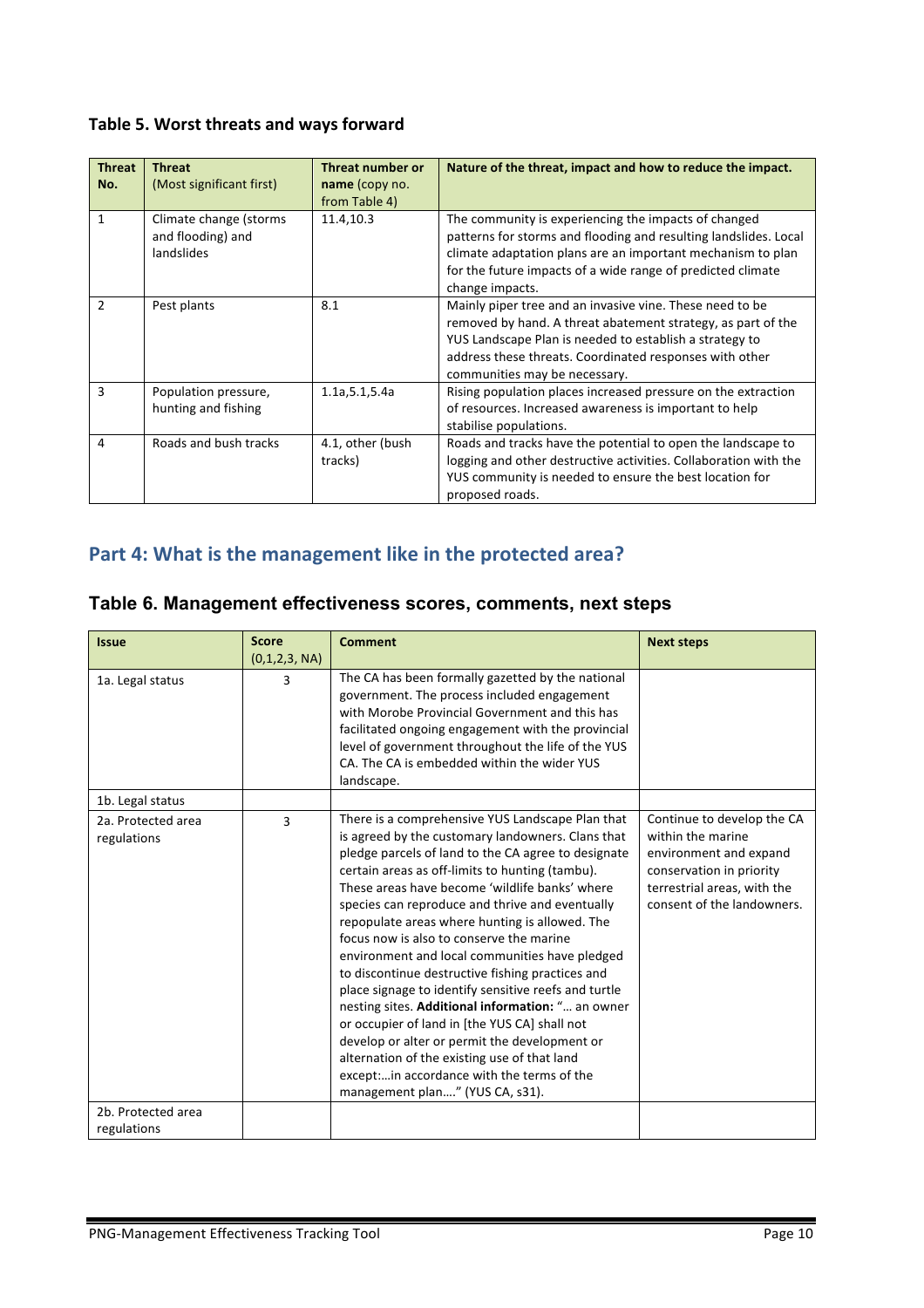| <b>Issue</b>       | <b>Score</b><br>(0,1,2,3, NA) | <b>Comment</b>                                                                                             | <b>Next steps</b>                 |
|--------------------|-------------------------------|------------------------------------------------------------------------------------------------------------|-----------------------------------|
| 3. Law enforcement | $\overline{2}$                | Landowner capacity is quite high in terms of law                                                           | More resources should be          |
|                    |                               | enforcement. There are rangers on the ground and                                                           | directed at improving the         |
|                    |                               | they collect evidence if there are breaches of the                                                         | village court system,             |
|                    |                               | regulations. There are by-laws that identify the                                                           | including effective training      |
|                    |                               | required rules and outcomes and rangers collect                                                            | of local court officials.         |
|                    |                               | evidence of actions contrary to the by-laws and                                                            | Magistrates are often not         |
|                    |                               | these are reported to the local Courts. However,                                                           | aware of how to enforce           |
|                    |                               | while the by-laws may be understood locally, the                                                           | environmental laws. This is       |
|                    |                               | court officials often fail to punish the offenders.                                                        | a challenge that needs to         |
|                    |                               | There is also some customary law enforcement. A                                                            | be addressed by the               |
|                    |                               | major deterrent in YUS is that if people break the                                                         | <b>Provincial and Local Level</b> |
|                    |                               | by-laws they are not able to participate in selling                                                        | Governments. The YUS by-          |
|                    |                               | coffee for one year and have to pay a fine. If                                                             | laws also need to be              |
|                    |                               | people are prohibited from receiving economic                                                              | incorporated into the LLG         |
|                    |                               | gain this leads to higher compliance with the                                                              | laws.                             |
|                    |                               | required conservation regulations.                                                                         |                                   |
| 4. Protected area  | 3                             | The YUS Landscape Plan (2013-2015) identifies a                                                            | Revise and update the YUS         |
| objectives         |                               | vision and 5 targets. Each target identifies several<br>strategies for achieving the target and identifies | Landscape Plan.                   |
|                    |                               | the various programs that will deliver the                                                                 |                                   |
|                    |                               | outcome. These strategies and targets are                                                                  |                                   |
|                    |                               | monitored and in general are being met.                                                                    |                                   |
| 5. Protected area  | 3                             | The core area is quite large and extends from the                                                          |                                   |
| design             |                               | mountains to the coast and has corridors with                                                              |                                   |
|                    |                               | habitat protection and buffers between the tambu                                                           |                                   |
|                    |                               | area and the livelihood zone. It supports a wide                                                           |                                   |
|                    |                               | range of biodiversity.                                                                                     |                                   |
| 6. Protected area  | 3                             | The clans pledge their land to conservation and                                                            | Finalise the signage to           |
| boundaries         |                               | these areas are known by the wider community                                                               | improve boundary                  |
|                    |                               | and also respected. The marine area has signage to                                                         | recognition within the            |
|                    |                               | indicate the protected areas and all of the                                                                | community and by                  |
|                    |                               | terrestrial conservation area is marked by flagging                                                        | outsiders.                        |
|                    |                               | tape. Signage is being prepared to more formally                                                           |                                   |
|                    |                               | identify the boundaries. However, some people do                                                           |                                   |
|                    |                               | not respect the boundary of the tambu area.                                                                |                                   |
|                    |                               | <b>Additional Information: Boundaries must be</b>                                                          |                                   |
|                    |                               | drawn in close consultation with the landowners<br>and in YUS the landowners sign a land pledge. This      |                                   |
|                    |                               |                                                                                                            |                                   |
|                    |                               | is followed by confirmation of the boundaries on<br>foot, using GIS (Wells et al 2013).                    |                                   |
| 7. Management plan | 3                             | The YUS Landscape Plan (2013-15) identifies the                                                            | Review and update the YUS         |
|                    |                               | management values of YUS, sets long-term targets                                                           | Landscape Plan.                   |
|                    |                               | and goals for these values, and identifies threats to                                                      |                                   |
|                    |                               | the goals and actions to achieve them. It defines                                                          |                                   |
|                    |                               | the rules and regulations of the CA. The Plan aligns                                                       |                                   |
|                    |                               | with government planning processes e.g. five                                                               |                                   |
|                    |                               | yearly review. The Plan includes a management                                                              |                                   |
|                    |                               | plan for the protected area and land use plans and                                                         |                                   |
|                    |                               | guidance on a wide range of activities across the                                                          |                                   |
|                    |                               | YUS landscape (Wells et al 2013). The activities in                                                        |                                   |
|                    |                               | YUS are aligned with the PNG Vision 2050, and                                                              |                                   |
|                    |                               | Provincial and District Five-Year Development                                                              |                                   |
|                    |                               | Plans.                                                                                                     |                                   |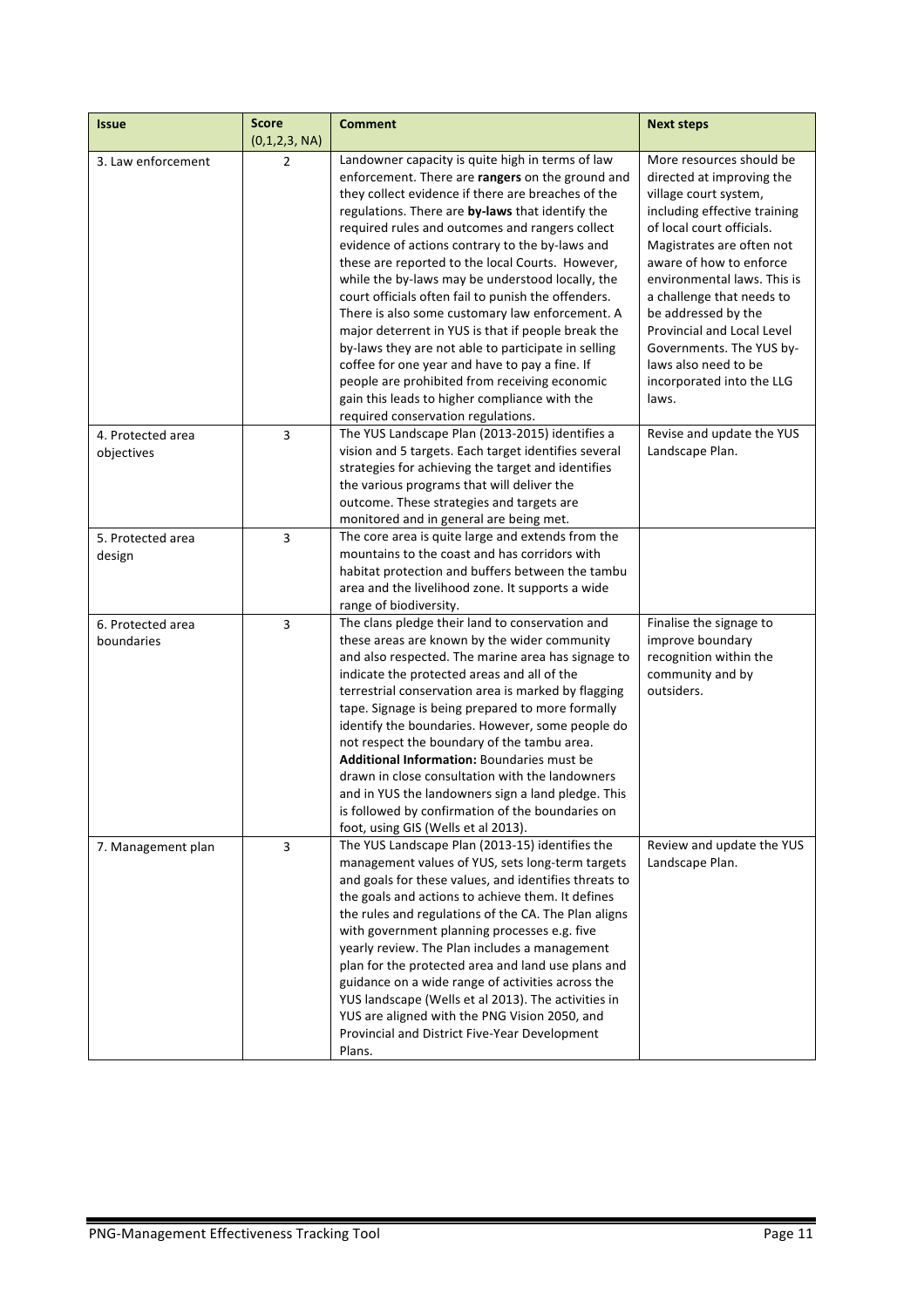| <b>Issue</b>           | <b>Score</b><br>(0,1,2,3, NA) | <b>Comment</b>                                                                                                                                                                                                                                                                                                                                                                                                                                                                                                                                                                                                                                                                                                                                                                                                                                                                                                                                                                                                                                                                                                                                                                                                                                                                                                                                                                                                                                                                                                                                                                                                                                                                                                                                                        | <b>Next steps</b>                                                                                                                                                                                                      |
|------------------------|-------------------------------|-----------------------------------------------------------------------------------------------------------------------------------------------------------------------------------------------------------------------------------------------------------------------------------------------------------------------------------------------------------------------------------------------------------------------------------------------------------------------------------------------------------------------------------------------------------------------------------------------------------------------------------------------------------------------------------------------------------------------------------------------------------------------------------------------------------------------------------------------------------------------------------------------------------------------------------------------------------------------------------------------------------------------------------------------------------------------------------------------------------------------------------------------------------------------------------------------------------------------------------------------------------------------------------------------------------------------------------------------------------------------------------------------------------------------------------------------------------------------------------------------------------------------------------------------------------------------------------------------------------------------------------------------------------------------------------------------------------------------------------------------------------------------|------------------------------------------------------------------------------------------------------------------------------------------------------------------------------------------------------------------------|
| 7a. Planning process   | 1                             | Customary landowners have input into the<br>management plan and can influence it. Additional<br>information: The Tree Kangaroo Conservation<br>Program is a partnership between the Woodland<br>Park Zoo TKCP and TKCP-PNG (a site based NGO<br>with 26 staff, 20 of whom are local landowners).<br>The YUS Conservation Organisation (YUS CO)<br>comprises 21 landowner representatives and is in<br>partnership with TKCP. It serves as an advisory<br>board to ensure community voices are<br>represented in TKCP. This ensures that each clan<br>pledging land to the CA has a voice in landscape-<br>level management and the YUS CO representatives<br>make communal decisions, e.g. development of<br>the YUS CA bylaws. When a clan pledges land to<br>the CA that clan collaborates with other clans in<br>the ward to nominate a representative to the YUS<br>CO. Clans aggregate on a ward level and nominate<br>representatives to each of the three YUS CO<br>committees: Conservation, Education, and Healthy<br>Community Development. Additional seats on<br>each committee are reserved for female<br>representatives from each of the YUS wards (Wells<br>et al. 2013). YUS CO is represented on the YUS<br>Conservation Area Management Committee (YUS<br><b>CAMC</b> ) which was established in accordance with<br>the PNG CA Act. Voting members include 3<br>executive members from the YUS CO, a<br>representative from TKCP and government<br>representatives from national, provincial and local<br>levels. It provides long-term strategic planning and<br>overall management for the YUS CA. Together<br>these three groups (TKCP, YUS CO, YUS CAMC)<br>provide integrated services to ensure the<br>conservation and development needs of |                                                                                                                                                                                                                        |
|                        |                               | communities are addressed with the full inclusion<br>of local stakeholders.                                                                                                                                                                                                                                                                                                                                                                                                                                                                                                                                                                                                                                                                                                                                                                                                                                                                                                                                                                                                                                                                                                                                                                                                                                                                                                                                                                                                                                                                                                                                                                                                                                                                                           |                                                                                                                                                                                                                        |
| 7b. Planning process   | 1                             | There is a five yearly plan review process in line<br>with the government review processes.                                                                                                                                                                                                                                                                                                                                                                                                                                                                                                                                                                                                                                                                                                                                                                                                                                                                                                                                                                                                                                                                                                                                                                                                                                                                                                                                                                                                                                                                                                                                                                                                                                                                           |                                                                                                                                                                                                                        |
| 7c. Planning process   | 1                             | Research is integrated into planning.                                                                                                                                                                                                                                                                                                                                                                                                                                                                                                                                                                                                                                                                                                                                                                                                                                                                                                                                                                                                                                                                                                                                                                                                                                                                                                                                                                                                                                                                                                                                                                                                                                                                                                                                 |                                                                                                                                                                                                                        |
| 8. Regular work plan   | $\overline{2}$                | There is a work plan and most things are<br>implemented and if not, the particular action rolls<br>over to the next year. Strategic guidance of TKCP<br>comes from the 5-yearly Landscape Plans (TKCP<br>$2012$ ).                                                                                                                                                                                                                                                                                                                                                                                                                                                                                                                                                                                                                                                                                                                                                                                                                                                                                                                                                                                                                                                                                                                                                                                                                                                                                                                                                                                                                                                                                                                                                    |                                                                                                                                                                                                                        |
| 9. Resource inventory  | 3                             | YUS has undertaken research and there is<br>information to assist with management. This<br>includes extensive research on tree kangaroos as<br>well as birds, mammals, reptiles and vegetation.                                                                                                                                                                                                                                                                                                                                                                                                                                                                                                                                                                                                                                                                                                                                                                                                                                                                                                                                                                                                                                                                                                                                                                                                                                                                                                                                                                                                                                                                                                                                                                       | More information is<br>needed on the marine<br>environment and the alpine<br>grasslands and information<br>to assist with threat<br>abatement plans (e.g. pest<br>plants and adaptation to<br>climate change impacts). |
| 10. Protection systems | 2                             | The rangers monitor the CA and patrol the area.<br>The customary landowners are also observing<br>activities in the area and can report these to the<br>rangers and others. The rangers are also<br>controlling outsider entry into the area. YUS's<br>remoteness helps to limit the number of people<br>who illegally enter the area and extract resources.<br>The coastal area is more difficult to control.                                                                                                                                                                                                                                                                                                                                                                                                                                                                                                                                                                                                                                                                                                                                                                                                                                                                                                                                                                                                                                                                                                                                                                                                                                                                                                                                                        | The placement of signage<br>will help to inform others of<br>the CA and the relevant<br>rules and penalties.                                                                                                           |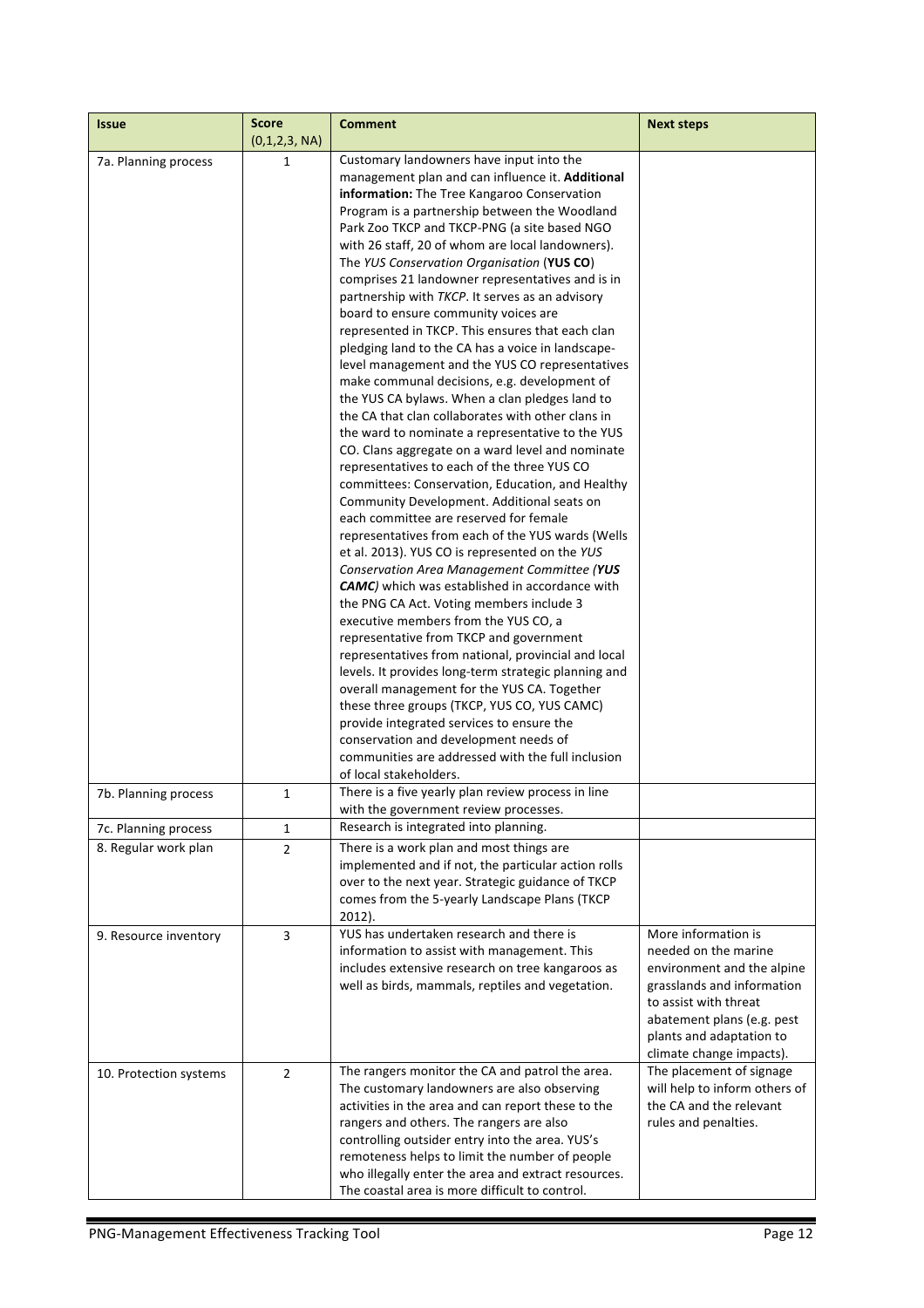| <b>Issue</b>     | <b>Score</b>  | <b>Comment</b>                                                                                | <b>Next steps</b>            |
|------------------|---------------|-----------------------------------------------------------------------------------------------|------------------------------|
|                  | (0,1,2,3, NA) |                                                                                               |                              |
| 11. Research and | 3             | The main focus of ecological research is towards                                              | Further research is needed   |
| monitoring       |               | the Huon tree kangaroo. Woodland Park Zoo has                                                 | in the marine environment.   |
|                  |               | been sponsoring long-term research into tree                                                  | There is a research protocol |
|                  |               | kangaroo ecology and has mapped the area with                                                 | to identify research         |
|                  |               | YUS landowners to identify critical habitat areas                                             | priorities - external        |
|                  |               | for preservation. Several studies of tree kangaroos                                           | researchers assist with      |
|                  |               | have been undertaken, including home range,                                                   | answering the questions      |
|                  |               | distribution, food plants and a hunting survey. A                                             | that are collectively        |
|                  |               | database of known species has been created as                                                 | identified. Other            |
|                  |               | well as socio-economic data and mapping                                                       | researchers however are      |
|                  |               | information on YUS, and the testing of field                                                  | welcome and must get         |
|                  |               | methods for long-term tracking of indicator                                                   | community support.           |
|                  |               | species such as tree kangaroos. It has a community                                            |                              |
|                  |               | based ecological monitoring program for which                                                 |                              |
|                  |               | includes 12 transects across the landscape and an                                             |                              |
|                  |               | elevational transect. There has been consultation                                             |                              |
|                  |               | between the community and James Cook<br>University to identify what is locally important to   |                              |
|                  |               | monitor in the CA, buffer and livelihood zone e.g.                                            |                              |
|                  |               | populations of cassowary, tree kangaroo, cuscus                                               |                              |
|                  |               | and echidna - to better understand whether the                                                |                              |
|                  |               | CA is working to conserve biodiversity. There was                                             |                              |
|                  |               | also collaboration with JCU in relation to                                                    |                              |
|                  |               | estimating carbon stocks. The coffee gardens are                                              |                              |
|                  |               | also monitored to identify the benefits of this                                               |                              |
|                  |               | activity to conservation. There has been mapping                                              |                              |
|                  |               | of the vegetation types in YUS and the YUS                                                    |                              |
|                  |               | languages (including the link between language                                                |                              |
|                  |               | and conservation) and clan and village boundaries.                                            |                              |
|                  |               | The research assists in developing a knowledge                                                |                              |
|                  |               | base of species, ecosystems, carbon stocks and                                                |                              |
|                  |               | drivers of deforestation. The Crittercam project                                              |                              |
|                  |               | radio tracked some species (e.g tree kangaroo) to                                             |                              |
|                  |               | better understand their feeding behaviour and                                                 |                              |
|                  |               | daytime activities and the project developed radio                                            |                              |
|                  |               | tracking methods to be trialled and implemented                                               |                              |
|                  |               | in the dense forests of YUS. Traditional knowledge                                            |                              |
|                  |               | is used to assist in naming of species (plants and                                            |                              |
|                  |               | animals). A climate change survey was undertaken                                              |                              |
|                  |               | with a focus on gardening activities (crop changes)                                           |                              |
|                  |               | and changes over time. Research data is usually                                               |                              |
|                  |               | returned to the community and used to raise                                                   |                              |
|                  |               | awareness e.g. researchers made a CD with bird                                                |                              |
|                  |               | calls with scientific and local names. TKCP also                                              |                              |
|                  |               | partners with other research institutions (e.g.                                               |                              |
|                  |               | documentation of the songs of birds in the CA).<br>Local communities are involved in research |                              |
|                  |               | through a ranger program - each ranger is a local                                             |                              |
|                  |               | landowner nominated by their communities.                                                     |                              |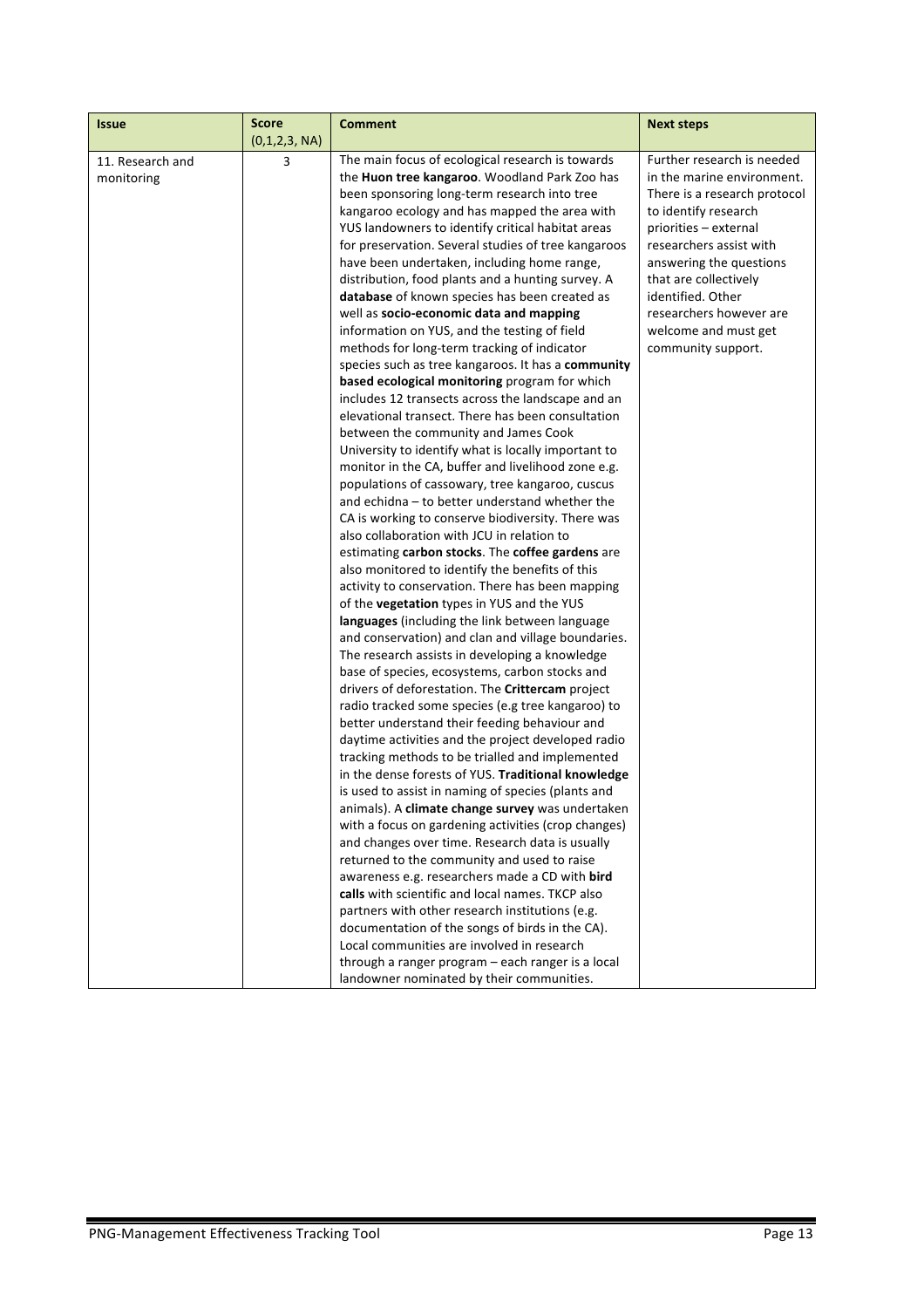| <b>Issue</b>                                          | <b>Score</b><br>(0,1,2,3, NA) | <b>Comment</b>                                                                                                                                                                                                                                                                                                                                                                                                                                                                                                                                                                                                                                                                                                                                                              | <b>Next steps</b>                                                                                                                                                                                                                                                                                                                                                                                                                                         |
|-------------------------------------------------------|-------------------------------|-----------------------------------------------------------------------------------------------------------------------------------------------------------------------------------------------------------------------------------------------------------------------------------------------------------------------------------------------------------------------------------------------------------------------------------------------------------------------------------------------------------------------------------------------------------------------------------------------------------------------------------------------------------------------------------------------------------------------------------------------------------------------------|-----------------------------------------------------------------------------------------------------------------------------------------------------------------------------------------------------------------------------------------------------------------------------------------------------------------------------------------------------------------------------------------------------------------------------------------------------------|
| 12. Resource<br>management                            | $\overline{2}$                | A list of specific birds, trees, plants and other<br>animals has been prepared. The traditional<br>owners, rangers and others walk through the<br>landscape with a list of priority species and identify<br>the location of animals and their signs and this<br>information is used to assist with management,<br>including the location of corridors. Open<br>monitoring occurs every month while the closed<br>ecological monitoring along transects occurs at<br>least on 5 yearly basis. Land-use planning<br>workshops and activities collect information from<br>landowners on a ward-level. Landowners identify<br>priority species (both animal and plant) and<br>resources and indicate if there are plenty, few, or<br>no evidence in the various land-use zones. |                                                                                                                                                                                                                                                                                                                                                                                                                                                           |
| 13a. Staff numbers                                    | $\overline{2}$                | TKCP has 6 full-time staff based in Lae, 6 staff @<br>3/4 time based in Lae, 14 terrestrial ranges, 2<br>marine rangers (1/2 time, i.e. 2 weeks/month) and<br>the Assistant Director; and 2 FT staff at Woodland<br>Park Zoo (WPZ). The rangers are nominated and<br>selected locally and are YUS landowners who<br>patrol within and around their own land. The<br>rangers have the full support of their communities<br>and receive relevant training (TKCP 2012).                                                                                                                                                                                                                                                                                                        | Investigate avenues for<br>increasing the ranger<br>presence within the YUS<br>Landscape.                                                                                                                                                                                                                                                                                                                                                                 |
| 13b. Other people<br>working on the<br>protected area | $\overline{2}$                | People have their own CAs and work in their own<br>areas. Rangers monitor all the CAs and there are<br>others who also help. There are many volunteers,<br>but these numbers can be increased to improve<br>management outcomes.                                                                                                                                                                                                                                                                                                                                                                                                                                                                                                                                            | Raise awareness and<br>encourage greater<br>engagement of the<br>customary landowners in<br>the management of the<br>YUS CA.                                                                                                                                                                                                                                                                                                                              |
| 14. Training and skills                               | $\overline{2}$                | Diverse training has been undertaken, including<br>basic computer training for field staff; training in<br>Spatial Monitoring And Report Tool (SMART)<br>software and application; first aid; population<br>health and environment; and training local<br>research assistants (e.g. bird trapping, sound<br>recording, how to monitor species and sample<br>collection). Projects, where possible are built on<br>capacity building. The Coffee Industry Corporation<br>of PNG has provided technical training to local<br>farmers in coffee husbandry and post-production<br>management, thus improving coffee quality and<br>yields.                                                                                                                                      | Ranger training and<br>awareness raising within<br>the community (e.g. using<br>cyber tracking and<br>analysis). Training in the<br>species and habitats within<br>the CA; advocacy skills;<br>facilitation skills at the local<br>level; public speaking;<br>maintenance skills;<br>wilderness first aid<br>(especially in the marine<br>area); office and computer<br>literacy; financial<br>management; proposal<br>writing skills; report<br>writing. |
| 15. Current budget                                    | 3                             | There is a sufficient budget to meet the current<br>management needs. The YUS Conservation<br>Endowment Fund is used to support management<br>activities and community development, although<br>these funds are limited funds. US\$2.5m is held by<br>Woodland Park Zoo and we receive about \$90,000<br>per annum for management activities. This was<br>started as a matching fund under the Conservation<br>International's Global Conservation Fund (GCF).<br>Conservation International matched the funds<br>raised by WPZ, which held a fundraising effort<br>(raised \$1million for the starter fund, making a<br>\$2million Endowment fund). There has been no<br>subsequent fundraising, but we hope to set up<br>more fundraising efforts in the future.          | Continue to explore a wide<br>range of funding options.                                                                                                                                                                                                                                                                                                                                                                                                   |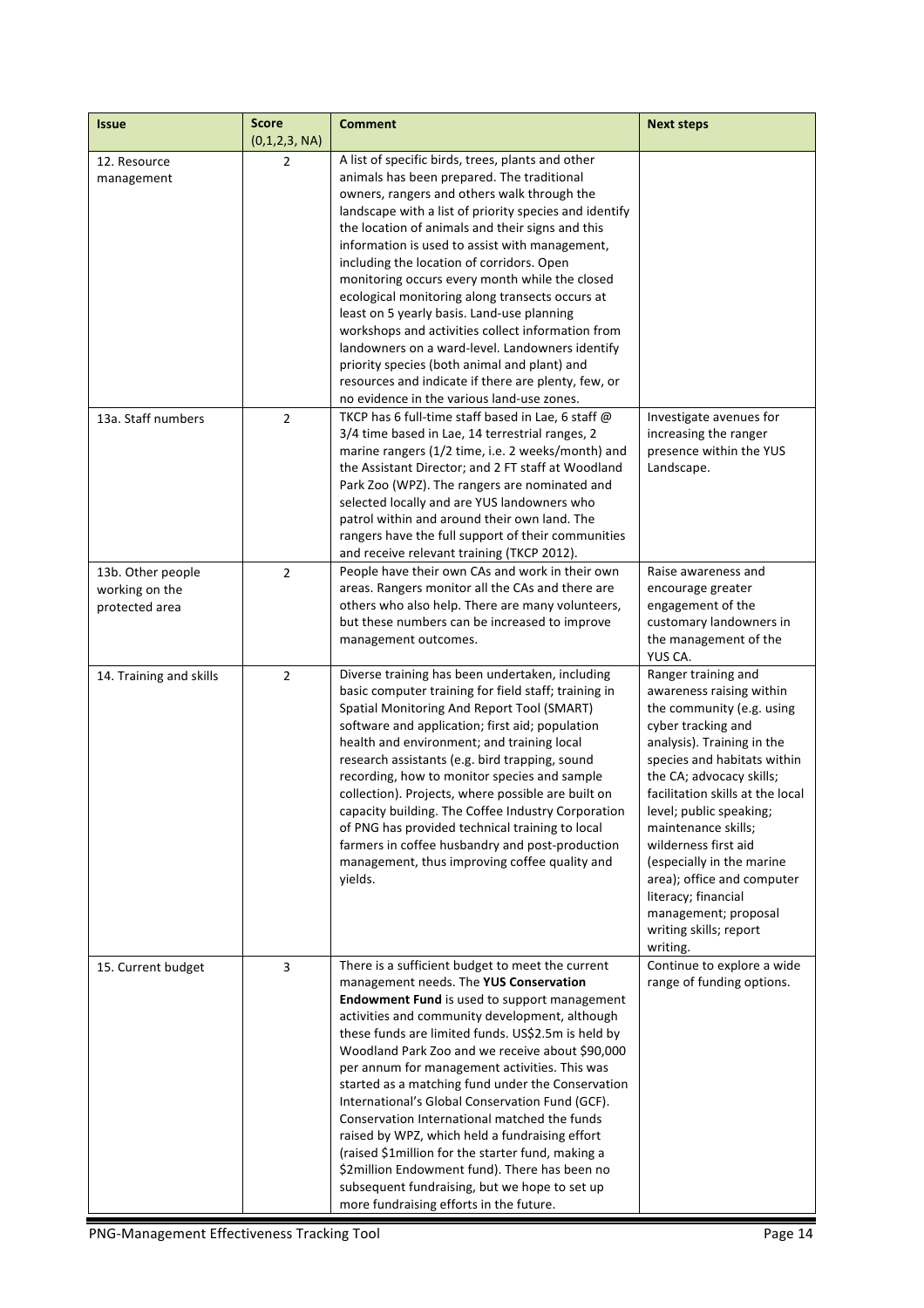| <b>Issue</b>                                      | <b>Score</b><br>(0,1,2,3, NA) | <b>Comment</b>                                                                                                                                                                                                                                                                                                                                                                                                                                                                                                                                                                                                                                                                                                                                                                                                                                                                                                                                                                                                                                                                                                                                                                                                                                                                                                                                                                                                                                                                                                                                                                                                                                | <b>Next steps</b>                                                                                                                                                                                                                                                                                                                                                                                                                                                                                                                                           |
|---------------------------------------------------|-------------------------------|-----------------------------------------------------------------------------------------------------------------------------------------------------------------------------------------------------------------------------------------------------------------------------------------------------------------------------------------------------------------------------------------------------------------------------------------------------------------------------------------------------------------------------------------------------------------------------------------------------------------------------------------------------------------------------------------------------------------------------------------------------------------------------------------------------------------------------------------------------------------------------------------------------------------------------------------------------------------------------------------------------------------------------------------------------------------------------------------------------------------------------------------------------------------------------------------------------------------------------------------------------------------------------------------------------------------------------------------------------------------------------------------------------------------------------------------------------------------------------------------------------------------------------------------------------------------------------------------------------------------------------------------------|-------------------------------------------------------------------------------------------------------------------------------------------------------------------------------------------------------------------------------------------------------------------------------------------------------------------------------------------------------------------------------------------------------------------------------------------------------------------------------------------------------------------------------------------------------------|
| 16. Security of budget                            | 3                             | The YUS Conservation Endowment provides<br>support for management of YUS CA in perpetuity.<br>There is money that covers field staff, rangers and<br>those who participate in the management of the<br>CA.                                                                                                                                                                                                                                                                                                                                                                                                                                                                                                                                                                                                                                                                                                                                                                                                                                                                                                                                                                                                                                                                                                                                                                                                                                                                                                                                                                                                                                    |                                                                                                                                                                                                                                                                                                                                                                                                                                                                                                                                                             |
| 17. Management of<br>budget                       | 3                             | The budget is effectively managed.                                                                                                                                                                                                                                                                                                                                                                                                                                                                                                                                                                                                                                                                                                                                                                                                                                                                                                                                                                                                                                                                                                                                                                                                                                                                                                                                                                                                                                                                                                                                                                                                            |                                                                                                                                                                                                                                                                                                                                                                                                                                                                                                                                                             |
| 18. Equipment                                     | $\overline{2}$                | Equipment is generally satisfactory.                                                                                                                                                                                                                                                                                                                                                                                                                                                                                                                                                                                                                                                                                                                                                                                                                                                                                                                                                                                                                                                                                                                                                                                                                                                                                                                                                                                                                                                                                                                                                                                                          | Housing could be expanded<br>for staff. Rangers need<br>more equipment (e.g.<br>tracking devices) and<br>computers would be useful.                                                                                                                                                                                                                                                                                                                                                                                                                         |
| 19. Maintenance of<br>equipment                   | 3                             | Equipment is well maintained. However, field<br>offices are difficult to maintain due to remoteness<br>e.g. if the solar system fails it is very expensive to<br>repair the equipment as there are only weekly<br>flights into the area.                                                                                                                                                                                                                                                                                                                                                                                                                                                                                                                                                                                                                                                                                                                                                                                                                                                                                                                                                                                                                                                                                                                                                                                                                                                                                                                                                                                                      |                                                                                                                                                                                                                                                                                                                                                                                                                                                                                                                                                             |
| 20. Education and<br>awareness                    | $\overline{2}$                | Education has been a foundation of the TKCP.<br>Community based conservation has to be based on<br>local ownership and the prioritisation of<br>development needs as well as conservation needs.<br>Education is a major community concern - in 1998<br>TKCP (and later CI) sponsored a community<br>education project, which provided teacher training<br>scholarships for YUS students and annual teacher<br>training workshops for existing local teachers<br>(Wells et al 2013). The education program in local<br>schools (from kindergarten to Year 8) uses local<br>teachers and educators from various zoos who<br>raise conservation awareness and the programs<br>include conservation oriented curricula for village<br>schools. There is a junior ranger program (pre<br>kindy, primary and post-primary) and we<br>developed the curriculum for this program in 2016<br>- the aim is to increase environmental knowledge<br>and awareness, preserve traditional knowledge<br>and create future environmental leaders. It is<br>based on the YUS Landscape plan (with related<br>activities) and will be implemented in one<br>community in March 2017. There is a training<br>manual that is based on two villages. We need to<br>scale this up to the wider communities. Rangers<br>receive training in species identification, tracking<br>and research methods. Rangers educate residents<br>about the CA boundaries and its rules and check<br>for violations. Additional Information: YUS<br>landowners have travelled to other WMAs to<br>network and learn key lessons that may be<br>relevant to YUS (Wells et al 2013). | Teachers should more<br>frequently include<br>information about<br>conservation in their<br>classrooms. As a result of<br>intermarriage the new<br>people need information<br>on conservation relevant to<br>YUS. There needs to be<br>greater engagement of<br>women in the conservation<br>process. We need to<br>complete the gender<br>program, which aims to<br>train staff to have a more<br>gender inclusive approach.<br>We need to develop the<br>primary curriculum in 2017<br>and related training to<br>implement the junior<br>ranger program. |
| 21. Planning for land<br>use or marine activities | $\overline{2}$                | Provincial administration and planning agencies<br>know about YUS and try to assist in achieving our<br>conservation outcomes. At the ward level some<br>wards may not know about YUS. The problem is<br>when districts do their development plans and<br>sometimes these may impinge on YUS. However,<br>when the road was proposed the authorities did<br>listen and rerouted the road. Remoteness makes<br>contact with the District Office difficult (and<br>expensive) - it is difficult for government to deliver<br>services.                                                                                                                                                                                                                                                                                                                                                                                                                                                                                                                                                                                                                                                                                                                                                                                                                                                                                                                                                                                                                                                                                                          |                                                                                                                                                                                                                                                                                                                                                                                                                                                                                                                                                             |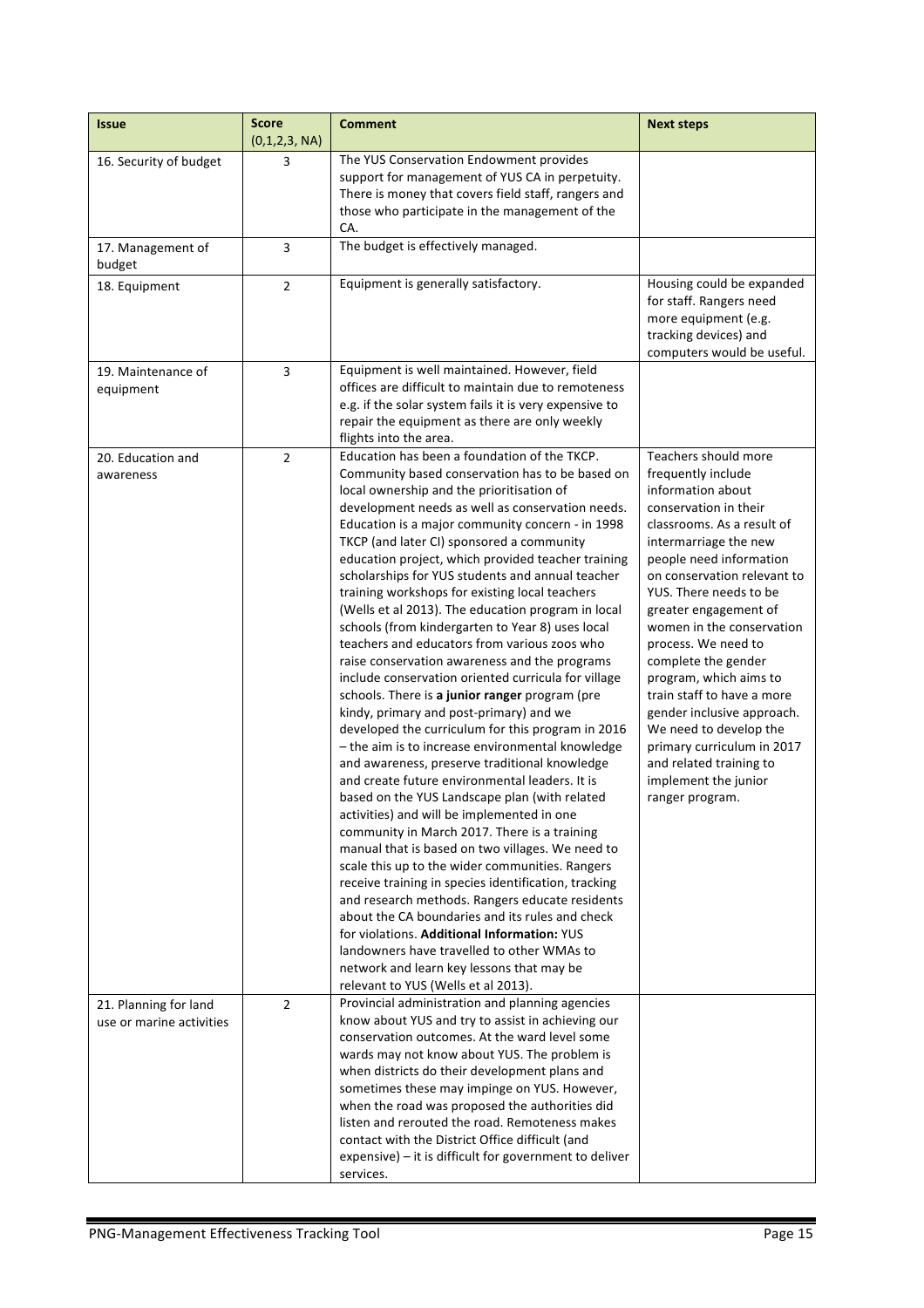| <b>Issue</b>                                          | <b>Score</b><br>(0,1,2,3, NA) | <b>Comment</b>                                                                                                                                                                                                                                                                                                                                                                                                                                                                                                                                                                                                                                                                                                                                                                                                                                                                                                                                                                                                                                                                                                                                                                                                                                                                                                                                    | <b>Next steps</b>                                               |
|-------------------------------------------------------|-------------------------------|---------------------------------------------------------------------------------------------------------------------------------------------------------------------------------------------------------------------------------------------------------------------------------------------------------------------------------------------------------------------------------------------------------------------------------------------------------------------------------------------------------------------------------------------------------------------------------------------------------------------------------------------------------------------------------------------------------------------------------------------------------------------------------------------------------------------------------------------------------------------------------------------------------------------------------------------------------------------------------------------------------------------------------------------------------------------------------------------------------------------------------------------------------------------------------------------------------------------------------------------------------------------------------------------------------------------------------------------------|-----------------------------------------------------------------|
| 22. State and<br>commercial neighbours                | $\overline{2}$                | There are no large corporate enterprises adjacent<br>to the PA. The TKCP liaises between the CA and all<br>levels of government (e.g. most recently in relation<br>to road construction and alignment).                                                                                                                                                                                                                                                                                                                                                                                                                                                                                                                                                                                                                                                                                                                                                                                                                                                                                                                                                                                                                                                                                                                                           |                                                                 |
| 23. Indigenous people/<br><b>Customary landowners</b> | 3                             | The customary landowners are engaged in<br>conservation efforts within YUS. The selection of<br>local rangers helps to reinforce community support<br>for conservation. Additional information: "the<br>model has been to view the CA as a wildlife bank<br>providing sustainable hunting for local<br>landowners" (Wells et al. 2013).                                                                                                                                                                                                                                                                                                                                                                                                                                                                                                                                                                                                                                                                                                                                                                                                                                                                                                                                                                                                           |                                                                 |
| 24a. Impact on<br>communities (open<br>communication) | 1                             | The YUS Conservation Organisation was<br>established and it is a landscape wide community<br>representative body that serves as a landowner<br>advisory body to the TKCP. Biannual meetings of<br>the YUS CAMC are held and this brings together<br>LLG and landowner representatives and NGO<br>partners. However, communication is not so open<br>at the District Level.                                                                                                                                                                                                                                                                                                                                                                                                                                                                                                                                                                                                                                                                                                                                                                                                                                                                                                                                                                        | Communication at the<br>District level needs to be<br>improved. |
| 24b. Impact on<br>communities (welfare<br>programs)   | $\mathbf{1}$                  | Several programs are being implement to improve<br>landowners' welfare while conserving protected<br>area resources. For example Conservation<br>International (Global Conservation Fund) has<br>provided >\$1 million to support work with<br>communities and landholders; Woodland Park Zoo<br>has helped to establish a Conservation Trust that<br>will provide long-term financing for YUS. Villages,<br>schools and health centres are within the CA.<br>There are efforts to expand the community health<br>work - collaboration with provincial and district<br>Health Departments (e.g. provide Village Birth<br>Attendant training in YUS villages; family planning,<br>child care, health, hygiene and nutrition; sponsor<br>health patrols - doctors and dentists visit YUS).<br>The YUS approach has been to address/provide<br>services that have not been met by the various<br>levels of government. The program aims to fill the<br>gaps and strengthen the links between YUS and all<br>levels of government, particularly the Provincial<br>Government. Additional information: In 2005<br>TKCP initiated a community health project in<br>collaboration with Morobe Provincial Government<br>and YUS communities (e.g. training workshops for<br>midwives, immunisation project based on<br>establishing solar refrigerators). |                                                                 |
| 24c. Impact on<br>communities<br>(community support)  | 1                             | The landowners actively support the CA.                                                                                                                                                                                                                                                                                                                                                                                                                                                                                                                                                                                                                                                                                                                                                                                                                                                                                                                                                                                                                                                                                                                                                                                                                                                                                                           |                                                                 |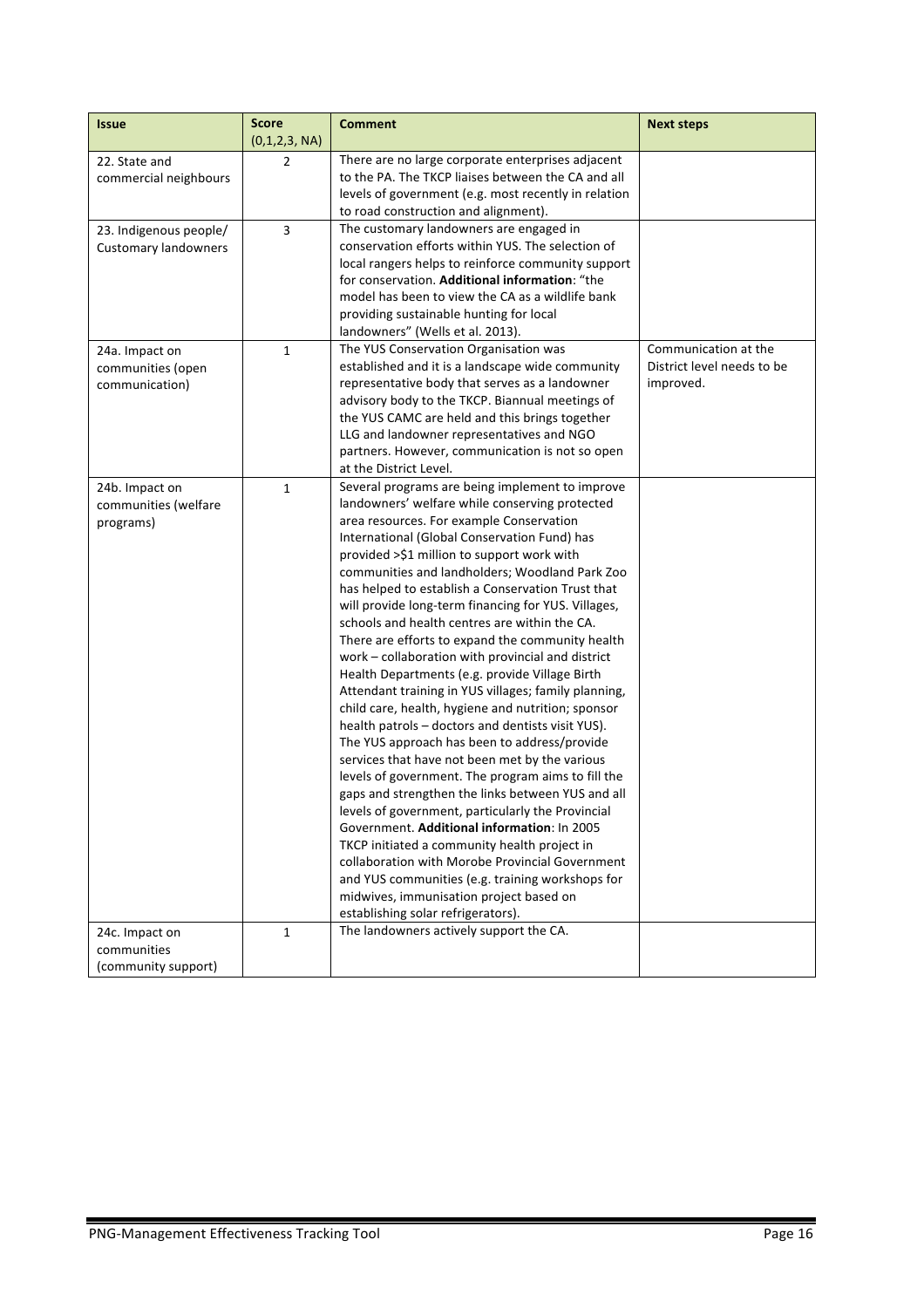| <b>Issue</b>                        | <b>Score</b><br>(0,1,2,3, NA) | <b>Comment</b>                                                                                                                                                                                                                                                                                                                                                                                                                                                                                                                                                                                                                                                                                                                                                                                                                                                                                                                                                                                                                                                                                                                                                                                                                                                                                                                                                                                                                                                                                                                                                                                                                                                                                                                                                                                                                                                                                                                                                                | <b>Next steps</b>                                                                                                              |
|-------------------------------------|-------------------------------|-------------------------------------------------------------------------------------------------------------------------------------------------------------------------------------------------------------------------------------------------------------------------------------------------------------------------------------------------------------------------------------------------------------------------------------------------------------------------------------------------------------------------------------------------------------------------------------------------------------------------------------------------------------------------------------------------------------------------------------------------------------------------------------------------------------------------------------------------------------------------------------------------------------------------------------------------------------------------------------------------------------------------------------------------------------------------------------------------------------------------------------------------------------------------------------------------------------------------------------------------------------------------------------------------------------------------------------------------------------------------------------------------------------------------------------------------------------------------------------------------------------------------------------------------------------------------------------------------------------------------------------------------------------------------------------------------------------------------------------------------------------------------------------------------------------------------------------------------------------------------------------------------------------------------------------------------------------------------------|--------------------------------------------------------------------------------------------------------------------------------|
| 25. Economic benefit                | 3                             | The community directly benefits from the CA, even<br>though compensation is not paid for pledging land<br>for conservation. The community grows premium<br>conservation coffee beans which are purchased by<br>Seattle's Caffe Vita, a US coffee roaster committed<br>to sourcing socially and environmentally<br>responsible coffee. Over 400 families are<br>participating in the Conservation Coffee Project.<br>The YUS Conservation Coffee and Cocoa<br>Cooperative was established. This provides a long-<br>term commitment of support to the customary<br>landowners and provides for local employment.<br>The growers receive a guaranteed premium price<br>for coffee beans, a price that is significantly more<br>than they would receive from selling coffee in local<br>markets. Remoteness limits the benefits that can<br>be achieved from trade of products produced in<br>YUS. Higher elevation areas are unable to grow<br>coffee. The coffee project enhances habitat and<br>wildlife conservation while providing local farmers<br>a source of income that can be invested in other<br>areas (e.g. education, health etc). TKCP is trying to<br>replicate this with cacao farmers in the coastal<br>areas. Cacao has been sold to a chocolate<br>company based in Port Moresby and TKCP is<br>working with the PNG Cocoa Board and<br>chocolatiers to improve the quality and flavour of<br>the cacao. The employment of local rangers<br>provides a source of income into local<br>communities. Additional information: The project<br>emphasises that there is no compensation for land<br>pledges for conservation. The major benefits of the<br>CA related to sustainable natural resources,<br>opportunities for employment as staff, and<br>opportunistic responses to communal<br>development priorities in partnership with<br>government. The project seeks to harness<br>opportunities to promote local development and<br>improve livelihoods. | Eco-tourism may provide<br>value to the community in<br>the future, but the<br>landowners need to discuss<br>this possibility. |
| 26. Monitoring and<br>evaluation    | 3                             | Monitoring and evaluation are undertaken and<br>inform planning and management. Rangers spend<br>one week each month patrolling and monitoring<br>the landscape, recording the presence or absence<br>of key species selected for research by the<br>communities. Information is kept in the YUS CA<br>record book.                                                                                                                                                                                                                                                                                                                                                                                                                                                                                                                                                                                                                                                                                                                                                                                                                                                                                                                                                                                                                                                                                                                                                                                                                                                                                                                                                                                                                                                                                                                                                                                                                                                           |                                                                                                                                |
| 27. Visitor facilities              | $\overline{2}$                | There is a research house. There is not a focus on<br>visitors to YUS and hence the facilities are<br>adequate.                                                                                                                                                                                                                                                                                                                                                                                                                                                                                                                                                                                                                                                                                                                                                                                                                                                                                                                                                                                                                                                                                                                                                                                                                                                                                                                                                                                                                                                                                                                                                                                                                                                                                                                                                                                                                                                               |                                                                                                                                |
| 28. Commercial tourism<br>operators | <b>NA</b>                     |                                                                                                                                                                                                                                                                                                                                                                                                                                                                                                                                                                                                                                                                                                                                                                                                                                                                                                                                                                                                                                                                                                                                                                                                                                                                                                                                                                                                                                                                                                                                                                                                                                                                                                                                                                                                                                                                                                                                                                               |                                                                                                                                |
| 29. Fees                            | $\overline{2}$                | There are no visitor fees. Researchers are required<br>to pay a fee to undertake research in YUS, some of<br>which is returned directly to the landowners and<br>to YUS CO. The fees are not substantial. Some<br>landowners are employed to work for the<br>researchers.                                                                                                                                                                                                                                                                                                                                                                                                                                                                                                                                                                                                                                                                                                                                                                                                                                                                                                                                                                                                                                                                                                                                                                                                                                                                                                                                                                                                                                                                                                                                                                                                                                                                                                     |                                                                                                                                |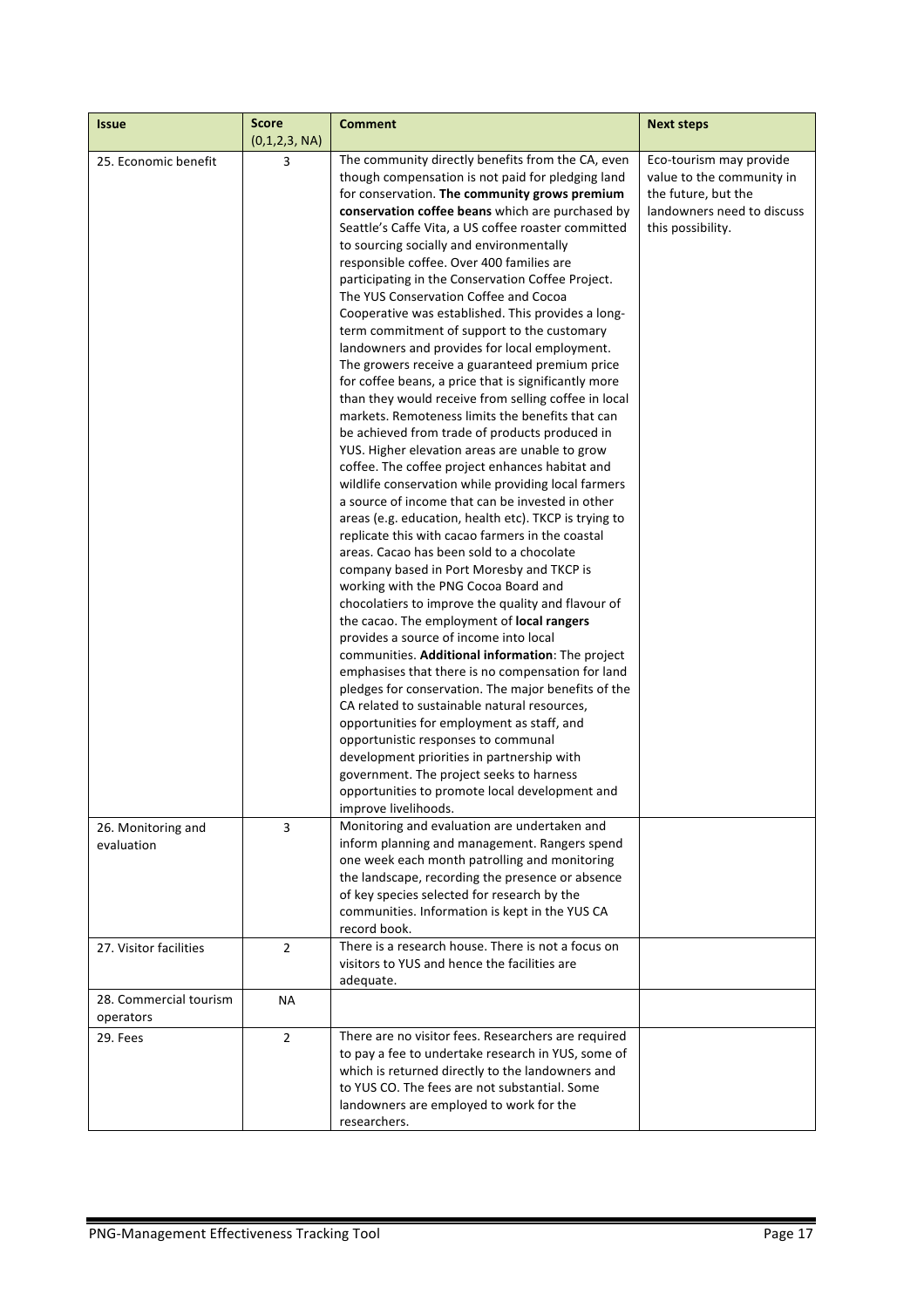| <b>Issue</b>             | <b>Score</b>  | <b>Comment</b>                                       | <b>Next steps</b> |
|--------------------------|---------------|------------------------------------------------------|-------------------|
|                          | (0,1,2,3, NA) |                                                      |                   |
| 30. Condition of values  | 3             | The condition of the values remains largely intact.  |                   |
|                          |               | The YUS approach is a landscape approach, which      |                   |
|                          |               | aims to protect species and habitats within tambu    |                   |
|                          |               | areas, provide for connectivity across YUS and       |                   |
|                          |               | include landscapes along an elevational gradient     |                   |
|                          |               | from the coast to the interior high mountains.       |                   |
| 30a.Condition of values  | 1             | There is both scientific research and traditional    |                   |
|                          |               | knowledge used to assess the values.                 |                   |
| 30b. Condition of values | 1             | There are several strategies to address threats: (a) |                   |
|                          |               | YUS CA management (has 8 programs e.g. rangers,      |                   |
|                          |               | enforcement, ecosystem resilience and                |                   |
|                          |               | biodiversity conservation, ecological monitoring,    |                   |
|                          |               | signage mapping and awareness, fire management       |                   |
|                          |               | and invasive species reporting); (b) Research (7     |                   |
|                          |               | programs e.g. research collaboration, hunted         |                   |
|                          |               | species, terrestrial ecosystems, marine and aquatic  |                   |
|                          |               | ecosystems, social/anthropology, sustainability,     |                   |
|                          |               | climate change); (c) sustainable resource use and    |                   |
|                          |               | environmental services (2 programs based on          |                   |
|                          |               | long-term planning for resource use and enhancing    |                   |
|                          |               | the ability of communities to access benefits from   |                   |
|                          |               | ecosystem services - land use planning,              |                   |
|                          |               | environmental services); (d) Community services,     |                   |
|                          |               | livelihoods and healthy families (developing         |                   |
|                          |               | leadership, economic livelihoods - quality and       |                   |
|                          |               | markets, responding to local needs); (e)             |                   |
|                          |               | Implementation and management (stakeholder           |                   |
|                          |               | linkages and an effective workforce, monitoring      |                   |
|                          |               | and assessing effectiveness, financing) (TKCP        |                   |
|                          |               | $2012$ ).                                            |                   |
| 30c. Condition of values | 1             | Activities to maintain key biodiversity, ecological  |                   |
|                          |               | and cultural values are a routine part of park       |                   |
|                          |               | management.                                          |                   |

# **Part 5: Condition and trends of protected area values**

## **Table 7. Values, condition and trend**

| <b>Key value</b>            | <b>Condition Score</b> | <b>Trend Score</b> | Information source and justification for Assessment and       |
|-----------------------------|------------------------|--------------------|---------------------------------------------------------------|
| (from Table 2)              | (VG, G, F, P, DK)      | (I, S, D, DK)      | <b>HOW the condition can be IMPROVED</b>                      |
| Diverse landscapes from     | VG                     |                    | The environment is in a good condition and because of         |
| mountains to the sea ('reef |                        |                    | the CA the environment is improving.                          |
| to ridge')                  |                        |                    |                                                               |
| Endemic species             | VG                     |                    | Endemic species are plentiful and improving.                  |
| Forest and grassland        | G                      |                    | Before the forest was in a poor condition, but now it is      |
|                             |                        |                    | much improved. The grassland is also improving.               |
| Biodiversity                | VG                     |                    | No take of species in the CA; increasing numbers in the CA    |
|                             |                        |                    | and livelihood zone.                                          |
| Tree kangaroo               | VG                     |                    | There are many more tree kangaroos observed as a result       |
|                             |                        |                    | of the conservation efforts.                                  |
| Rivers (3 main rivers)      | G                      | D                  | Gardening occurs close to the rivers and in the upper         |
|                             |                        |                    | catchment and this results in increased erosion, landslides   |
|                             |                        |                    | and sediment to enter the rivers. Population increase         |
|                             |                        |                    | results in garden expansion and further impacts on the        |
|                             |                        |                    | rivers. There is also a change in the time of river flooding. |
|                             |                        |                    | There is awareness raising to reduce the impact of            |
|                             |                        |                    | gardening on the catchment.                                   |
| Sacred sites                | G                      | S                  | These sites are affected by natural disasters, but the        |
|                             |                        |                    | members of the community still retain their culture and       |
|                             |                        |                    | respect these sites.                                          |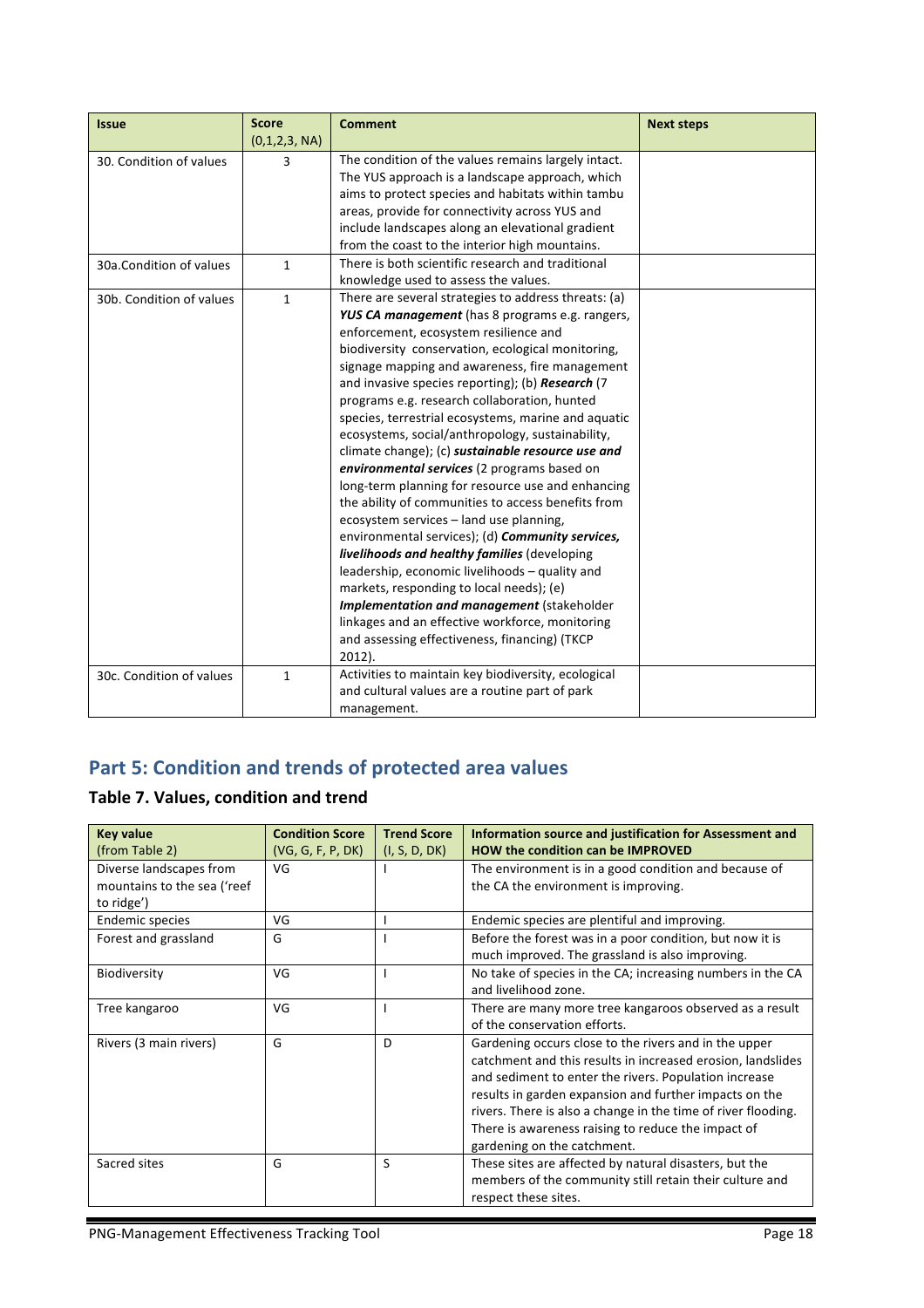#### Table 8. Recommendations and ways forward

| Keep the existing beneficial aspects of YUS, but facilitate | Safeguard the community      | Providing greater support for |
|-------------------------------------------------------------|------------------------------|-------------------------------|
| further development. This may include support from the      | from the external influences | the coffee/cocoa project and  |
| LLG to provide extra school rooms (e.g. one per year for    | that may detrimentally       | improve enforcement for the   |
| the 16 primary schools) and a foot bridge over some of      | impact on YUS.               | CA. Landowners want the rules |
| the rivers. We need to build permanent buildings (e.g. in   |                              | enforced as they pledge land  |
| the primary schools) to reduce the reliance on removing     |                              | and they want people who      |
| timber and grasses from the conservation area.              |                              | hunt or engaged in activities |
| Walkabout sawmills in the community could be used to        |                              | contrary to the rules to be   |
| supply the timber for the required structures.              |                              | prosecuted for the offences.  |

#### Table 9. Strengths and challenges (facilitator/recorder synthesis)

|                | <b>Strengths</b>                                                                                                                                                                                                                                                                                                                                             | <b>Challenges</b>                                                                                                                                                                                                                                               |
|----------------|--------------------------------------------------------------------------------------------------------------------------------------------------------------------------------------------------------------------------------------------------------------------------------------------------------------------------------------------------------------|-----------------------------------------------------------------------------------------------------------------------------------------------------------------------------------------------------------------------------------------------------------------|
| $\mathbf{1}$   | Strong leadership - TKCP plays a pivotal role in<br>assisting communities in their organization,<br>administration, project/skills development and<br>achieving production and conservation<br>outcomes. There is growing leadership capability<br>at all levels in the community. In partnership<br>with YUS CO (landowner advisory group) and<br>YUS CAMC. | Addressing the increasing population which is resulting in the<br>expansion of gardens and greater pressure on extractive<br>activities such as hunting and fishing.                                                                                            |
| $\overline{2}$ | Good biodiversity outcomes - values remain in<br>good condition and are improving as a result of<br>the conservation efforts, which focus on a<br>landscape approach that includes the<br>core/tambu area, wildlife corridors, buffers and<br>livelihood areas. This approach also protects<br>cultural practices and sustainable resource use.              | Achieving greater engagement with all levels of government, in<br>particular the district level and national level.                                                                                                                                             |
| 3              | Secure funding and long-term support - the YUS<br>Conservation Endowment provides a substantial<br>and secure budget to support management and<br>implement community development projects,<br>training and education program.                                                                                                                               | Remoteness is a challenge to expanding coffee production and<br>introducing other viable economic activities.                                                                                                                                                   |
| 4              | <b>Conservation is linked with production activities</b><br>(mainly shade-grown organic coffee production)<br>to achieve effective outcomes for both<br>biodiversity and the customary landowners.<br>Growers have a guaranteed price with a US-<br>based buyer and receive training to ensure a<br>high quality product.                                    | Ensuring the communication is good among all the stakeholders<br>(e.g. among customary landowners, TKCP, all levels of<br>government) - this particularly relates to the benefits of<br>conservation and the roles and responsibilities of each<br>stakeholder. |
| $\overline{5}$ | Effective benefit-sharing mechanism by which<br>government or NGO partners can channel<br>incentives to landowners. Benefits from<br>conservation and management responsibilities<br>are directly linked to the people who pledge land<br>to the CA and produce the conservation benefits                                                                    |                                                                                                                                                                                                                                                                 |
| 6              | Community development projects which<br>address health and hygiene, family planning,<br>poverty, education and training, and sustainable<br>livelihoods underpin the landowners'<br>conservation efforts.                                                                                                                                                    |                                                                                                                                                                                                                                                                 |
| $\overline{7}$ | <b>Strong community support and economic</b><br><b>benefits</b> - a strong ethic of community<br>engagement with conservation; local<br>employment                                                                                                                                                                                                           |                                                                                                                                                                                                                                                                 |
| 8              | Threat abatement plans are prioritized - identify<br>and minimize threatening processes.                                                                                                                                                                                                                                                                     |                                                                                                                                                                                                                                                                 |